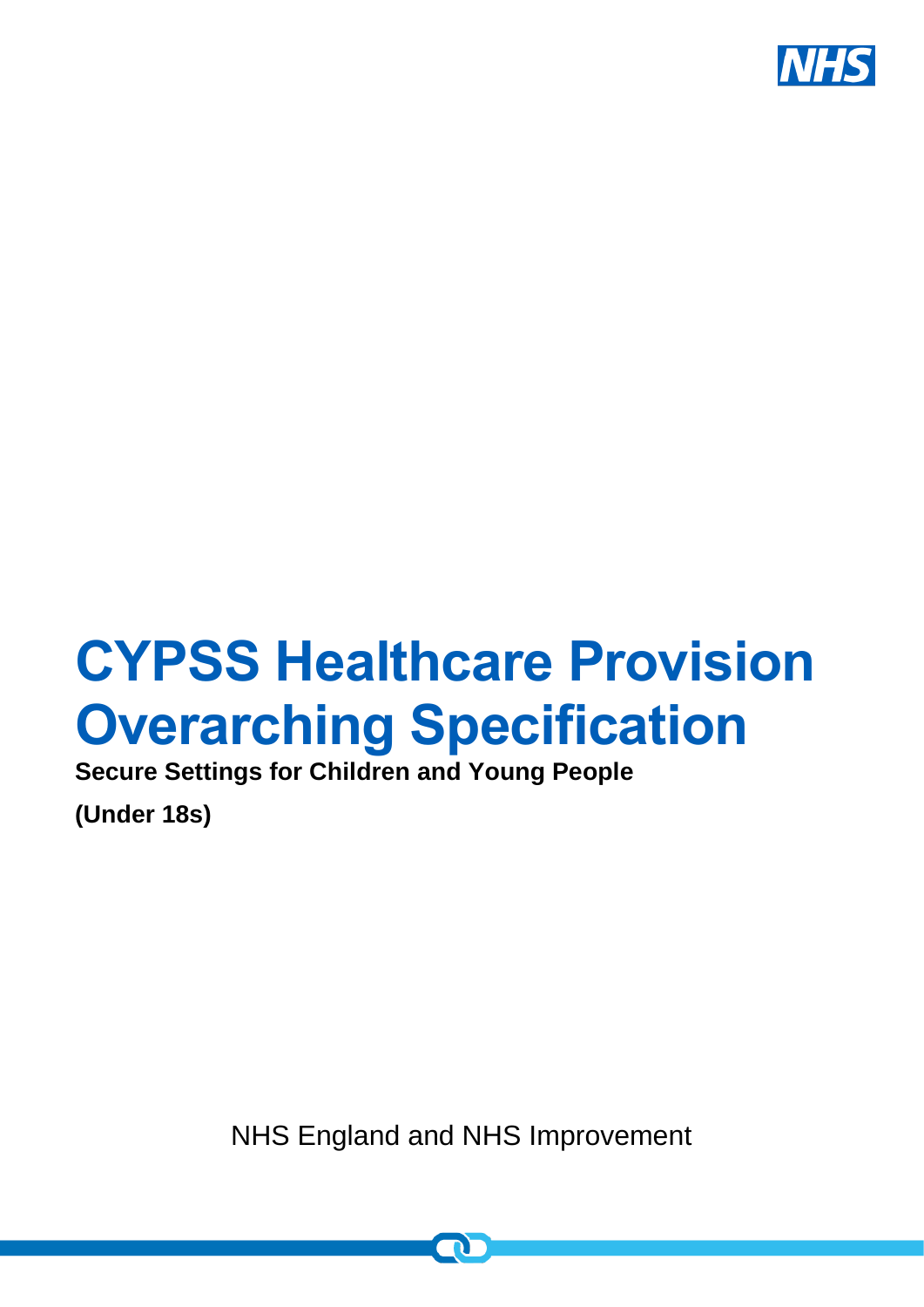## **CYPSS Healthcare Provision Overarching Specification Secure Settings for Children and Young People (Under 18s)**

Publishing approval number: 000566

Version number: 1.0

First published: January 2020

Prepared by: Sue Sylvester and Emily Nicol

This information can be made available in alternative formats, such as easy read or large print, and may be available in alternative languages, upon request. Please contact Emily Nicol at **Emily.nicol@nhs.net.**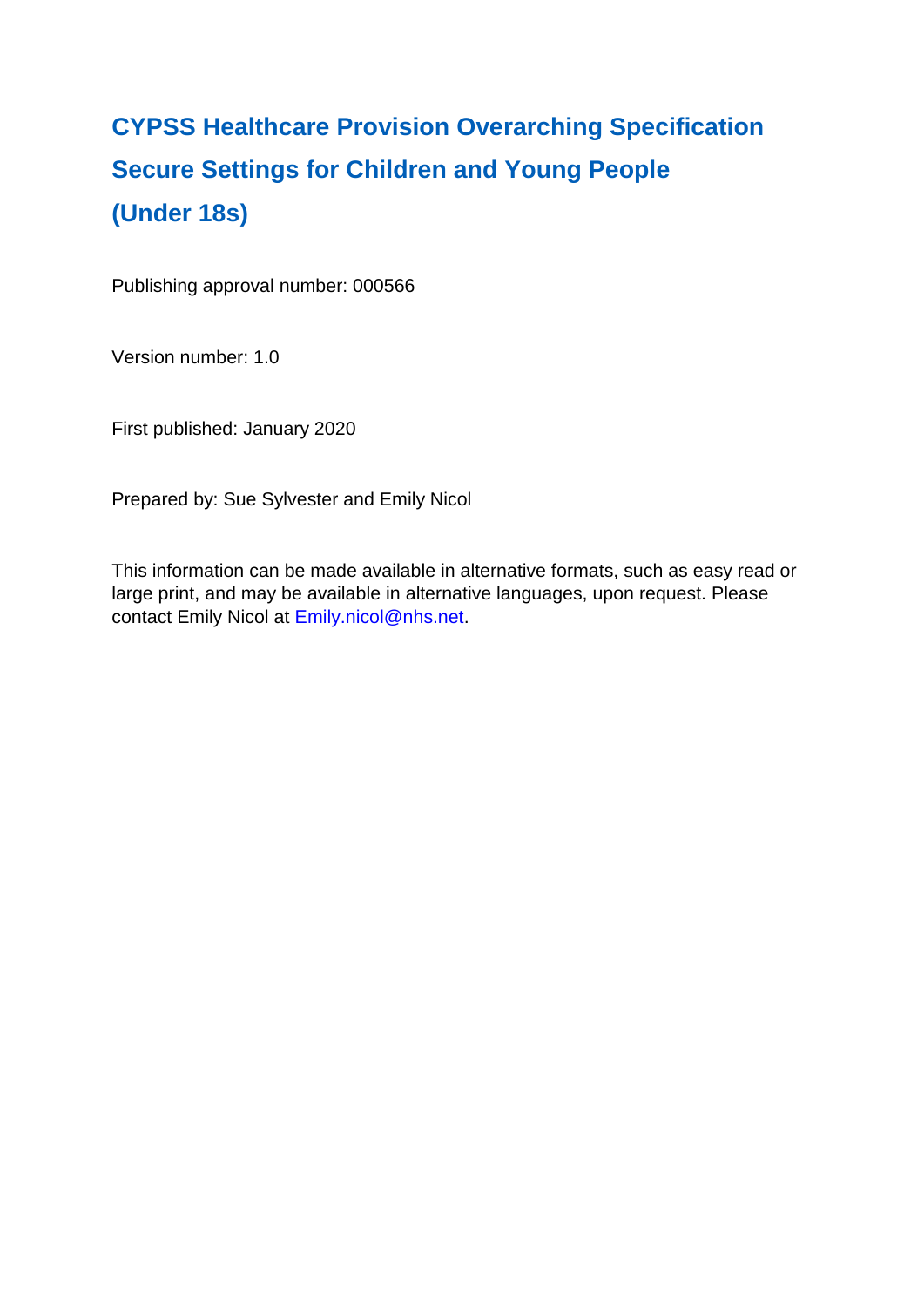## **Introduction**

The overarching specification incorporates Healthcare Standards for Children in Secure Settings<sup>1</sup> considered cross-cutting and that must be considered by all providers in tandem with specialist specification documents (such as physical healthcare, mental health or substance misuse). *[NHS Commissioning Intentions]*

<u>.</u>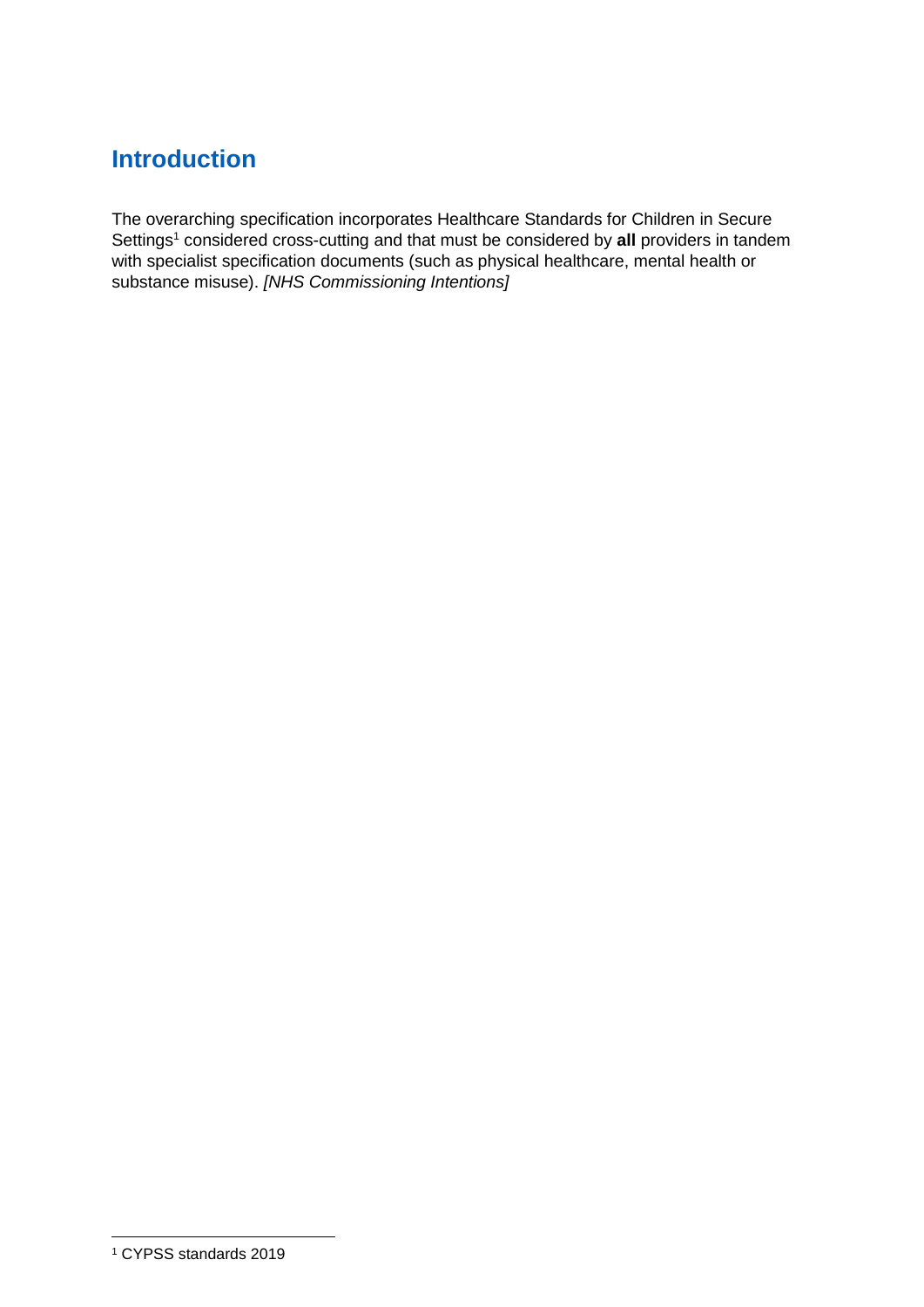### **Standards**

**Standard 1: Overarching Principles for Delivering Healthcare to Children in Secure Settings 1.1** Healthcare in secure settings is centred on the child and all staff within secure settings strive to make every interaction matter and be positive. (See 3.2). 1.1.1 Healthcare staff are able to build relationships of trust with children in secure settings. 1.1.2 Children in secure settings are confident that healthcare professionals are focused on addressing their individual health and wellbeing needs. 1.1.3 Children in secure settings feel able to speak confidentially with healthcare professionals about a wide range of issues related to their healthcare and wellbeing needs. The preferences and opinions of children are listened to and considered respectfully. 1.1.4 Children in secure settings are confident that their personal information is held securely and shared in accordance with the safeguarding and information sharing standards to ensure they receive the best possible care. (See Standards 2 and 3). **Guidance:** [Data Protection Act, \(2018\);](https://www.gov.uk/government/collections/data-protection-act-2018) Information Sharing, Advice for practitioners providing safeguarding services to children, young people, parents and carers, HM Government, (2018). **1.2** Healthcare staff in secure settings deliver high quality services to support the physical, mental and emotional health and wellbeing of the children in their care. There are also processes in place to continuously improve these services. (See 12.5) 1.2.1 Children in secure settings are entitled to services that are at least equivalent to the services available to their peers in the community. It is recognised these children will often require enhanced support and personalised responses to achieve equivalence and increase chances of achieving best possible outcomes. Reasonable adjustments must be made to ensure access to these services by children with a disability. (See 5.4.1). 1.2.2 Healthcare staff offer children in secure settings, where possible, choices about their individual healthcare and how treatment and interventions are delivered. **1.3** Healthcare staff in secure settings recognise and demonstrate that their paramount responsibility is the health and wellbeing of the children in their care. 1.3.1 Healthcare staff in secure settings recognise and demonstrate that they are accountable for improving health and wellbeing outcomes for the children in their care. 1.3.2 Healthcare professionals work closely with staff across the secure setting in caring for children to achieve the best possible health outcomes. 1.3.3 Healthcare staff work closely with staff across the secure setting caring for children to develop a shared, psychologically informed, multifactorial formulation for each child. This facilitates a shared understanding of need and informs and guides every aspect of the child's care within the setting.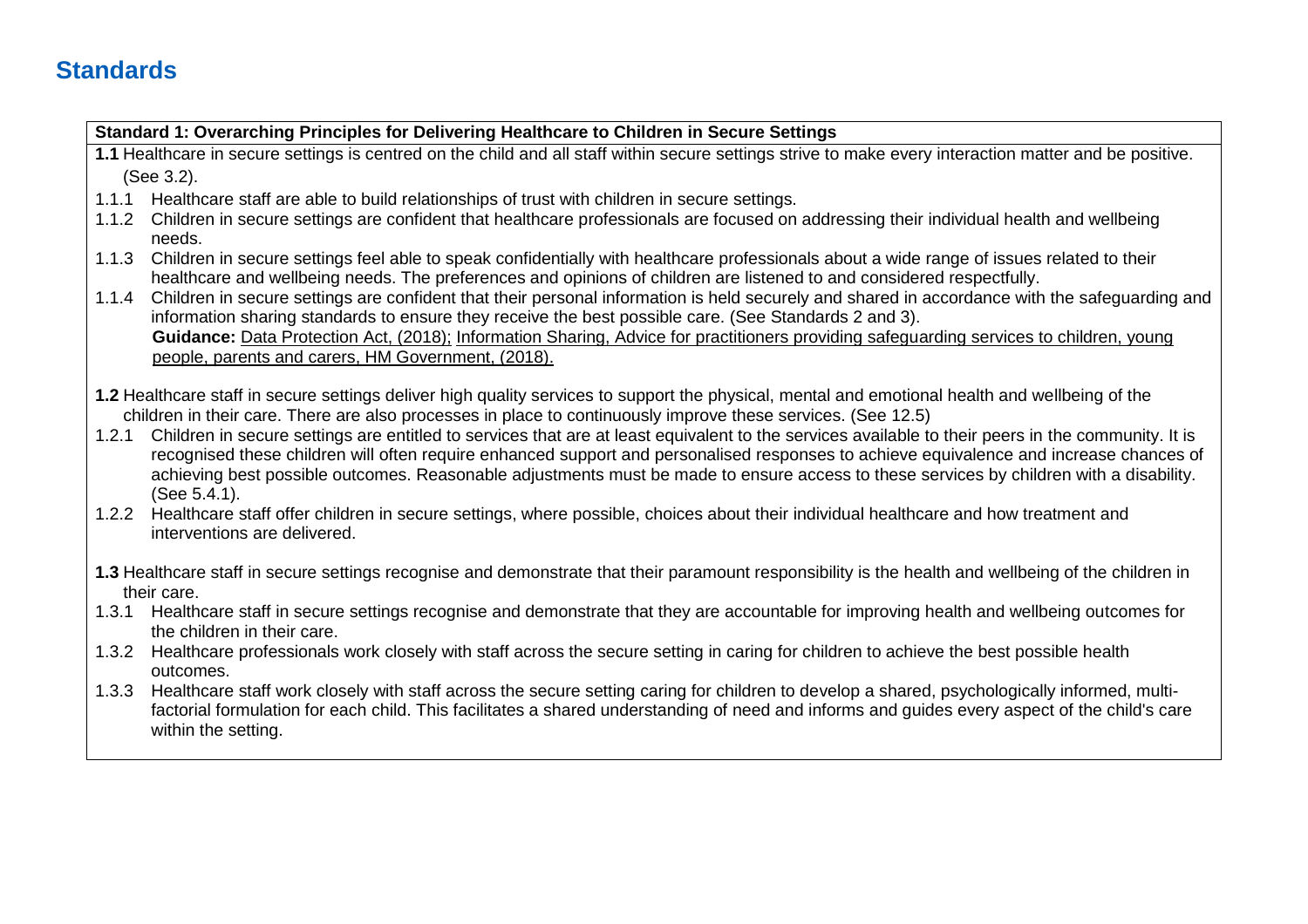| <b>Relevant section of the CYPSS standards</b>                                                                                                                                                                                                                                   | <b>Requirements of the service</b>                                                                                                                                                                                                                                                                                                                                                                       |
|----------------------------------------------------------------------------------------------------------------------------------------------------------------------------------------------------------------------------------------------------------------------------------|----------------------------------------------------------------------------------------------------------------------------------------------------------------------------------------------------------------------------------------------------------------------------------------------------------------------------------------------------------------------------------------------------------|
| (summary of detailed standards below, the full detailed standards are at                                                                                                                                                                                                         |                                                                                                                                                                                                                                                                                                                                                                                                          |
| https://www.rcpch.ac.uk/resources/healthcare-standards-children-young-                                                                                                                                                                                                           |                                                                                                                                                                                                                                                                                                                                                                                                          |
| people-secure-settings)                                                                                                                                                                                                                                                          |                                                                                                                                                                                                                                                                                                                                                                                                          |
| Standard 2: Safeguarding<br>2.1 Safeguarding children is of critical importance. Secure settings must<br>meet the requirements of the Children and Social Work Act, 2017, along<br>with Working Together, 2018 and the NHS Standard Contract.                                    | To meet these standards all secure settings must comply with the<br>requirements of the NHS Standard Contract <sup>2</sup> and have current<br>safeguarding policies and procedures, which are subject to appropriate<br>monitoring and review by a safeguarding committee and are legislatively<br>compliant.                                                                                           |
| 2.2 When a child is identified as at risk of harm to self or others, the<br>identifier informs and shares information with the relevant staff, including<br>care, education and night staff, and takes action in line with local<br>safeguarding and risk management procedures. | Local safeguarding partners and senior staff from all departments<br>including healthcare in the secure setting sit on the committee and are<br>involved in approving and reviewing the policies and procedures.                                                                                                                                                                                         |
| 2.3 Children are protected from abuse through clear safeguarding                                                                                                                                                                                                                 | Settings have access to a 'Named Safeguarding Professional'.                                                                                                                                                                                                                                                                                                                                             |
| policies and procedures.                                                                                                                                                                                                                                                         | Staff should be trained (Standard 14) and information shared (Standard<br>3) in accordance with the requirements of the safeguarding standard.                                                                                                                                                                                                                                                           |
|                                                                                                                                                                                                                                                                                  | How you will evidence compliance with the standards:<br>Effective safeguarding policies and procedures in place.<br>Requirements of the Children Act 2004, Children and Social Work Act<br>2017, along with Working Together 2018, are met.<br>Information shared according to relevant legislation, guidance and<br>procedures.<br>Inspection and audit results and evidence of addressing open issues. |
|                                                                                                                                                                                                                                                                                  | <b>Outcomes:</b>                                                                                                                                                                                                                                                                                                                                                                                         |
|                                                                                                                                                                                                                                                                                  | Risk of harm to children minimised.<br>Safeguarding incidents reduced.                                                                                                                                                                                                                                                                                                                                   |
|                                                                                                                                                                                                                                                                                  | <b>Indicators of Performance:</b><br>N/A                                                                                                                                                                                                                                                                                                                                                                 |

1

<sup>2</sup> <https://www.england.nhs.uk/nhs-standard-contract/>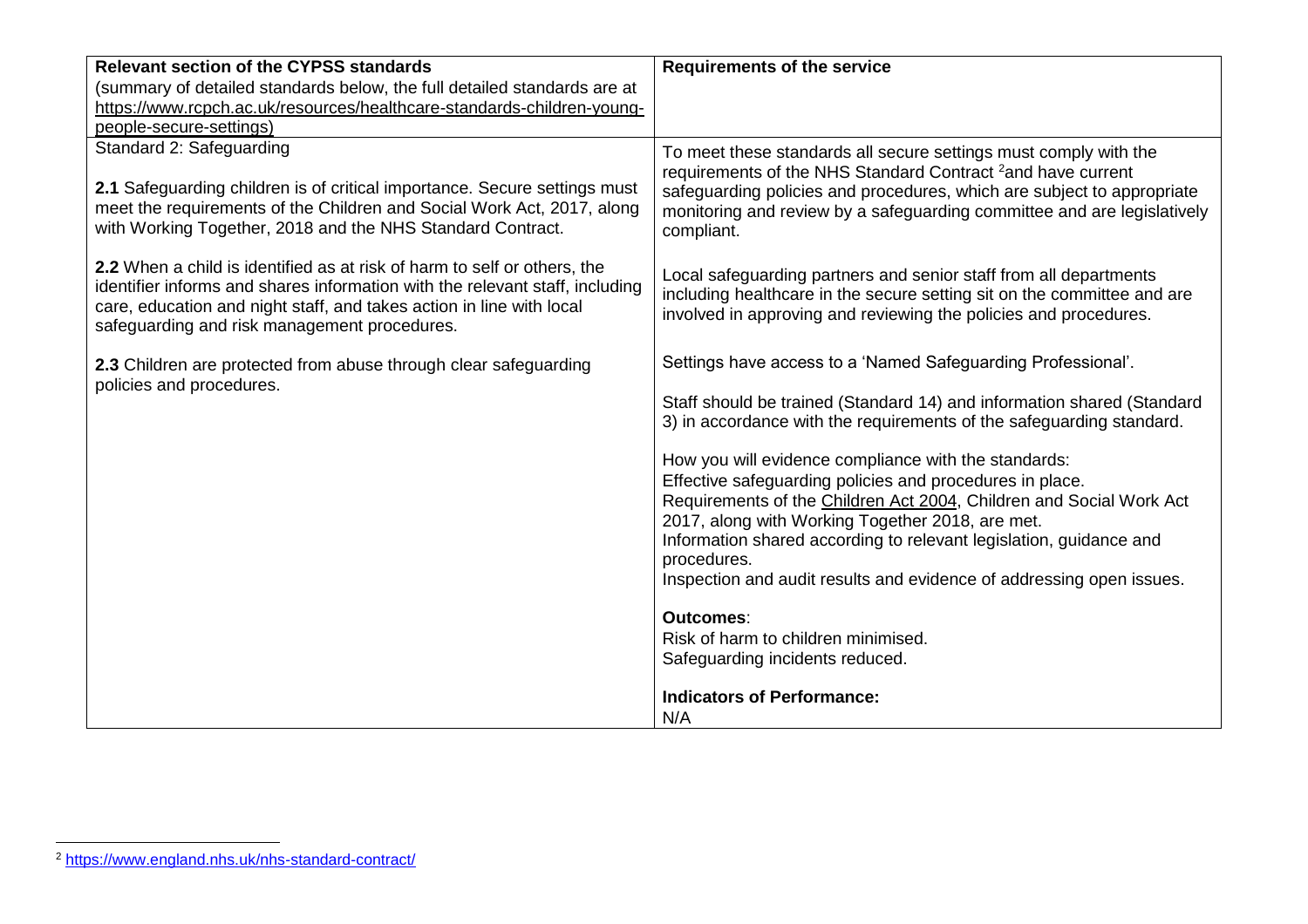- Is accountable (2.3.4) for ensuring that current safeguarding policies and procedures are in place and compliance monitored, and is aware of the setting's need to meet standard 2.3.3: *"All healthcare practitioners are aware of and act in accordance with current safeguarding statutory guidance and the secure setting's safeguarding policy and feel competent, confident and safe to raise concerns in confidence without prejudicing their position (following local safeguarding partners' policies and procedures, through the secure setting's safeguarding lead or the designated nurse/doctor for safeguarding children in the locality)";*
- Champions effective and appropriate sharing of information between healthcare and non-clinical staff across the secure setting in the best interests of the child and to reduce the risk of harm.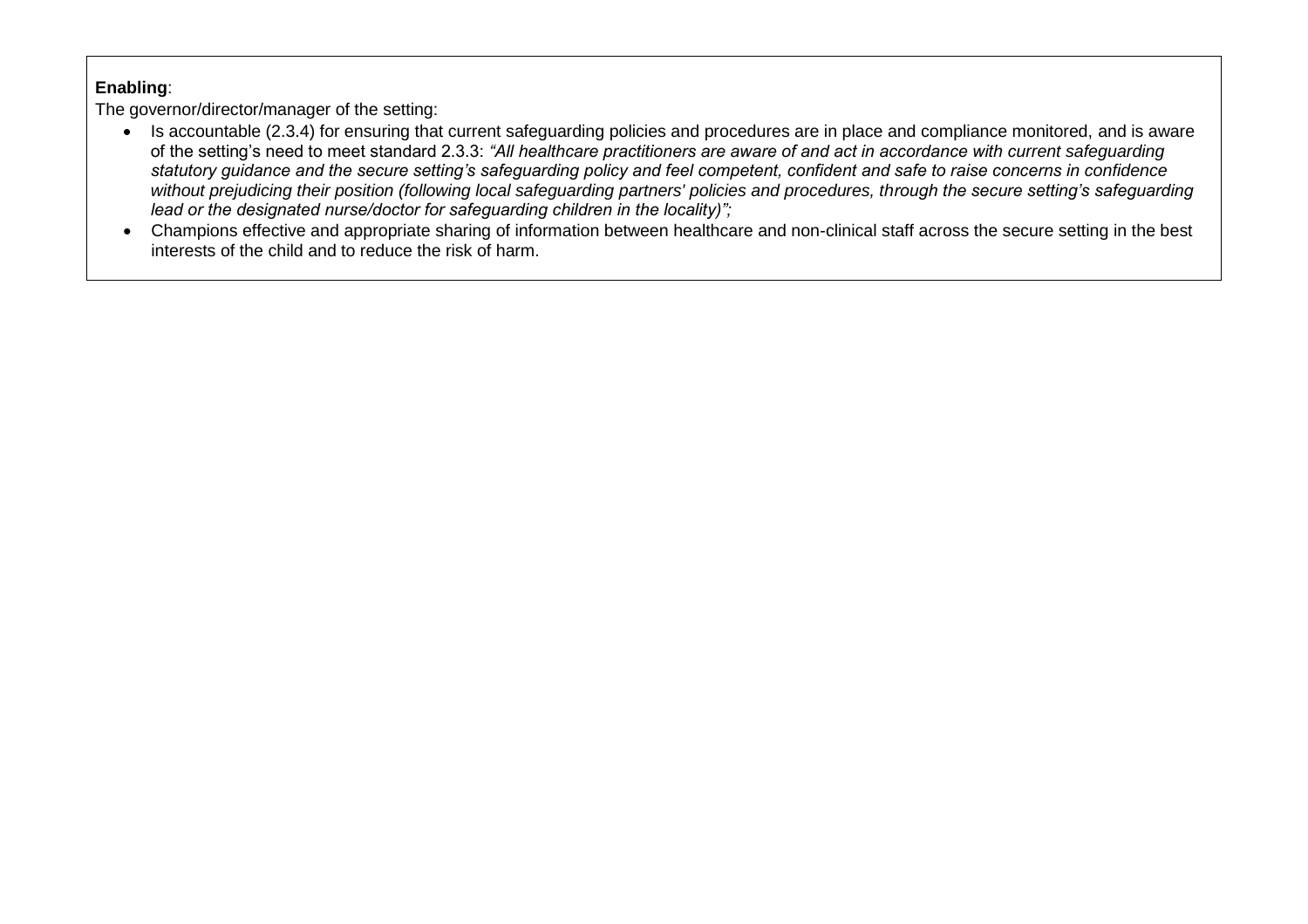| <b>Standard 3: Information sharing</b>                                                                                                                                                                                                                                                                                                                                                                             |                                                                                                                                                                                                                                                                                                                                                  |
|--------------------------------------------------------------------------------------------------------------------------------------------------------------------------------------------------------------------------------------------------------------------------------------------------------------------------------------------------------------------------------------------------------------------|--------------------------------------------------------------------------------------------------------------------------------------------------------------------------------------------------------------------------------------------------------------------------------------------------------------------------------------------------|
|                                                                                                                                                                                                                                                                                                                                                                                                                    |                                                                                                                                                                                                                                                                                                                                                  |
| 3.1 Secure settings must have due regard to the relevant data protection<br>principles in The General Data Protection Regulation (GDPR) and the<br>Data Protection Act, 2018, which allow them to share personal<br>information. They should be aware that:<br>(a) The Data Protection Act, 2018, includes "safeguarding of children                                                                               | To meet these standards the setting must facilitate appropriate, timely<br>and effective sharing of information to enable integrated and formulation-<br>based care planning. The setting should embed the principles of the<br>Framework for Integrated Care (SECURE STAIRS).                                                                   |
| and individuals at risk" as a condition that allows practitioners to share<br>information without consent.<br>(b) Information can be shared legally without consent if a practitioner is<br>unable to, or cannot be reasonably expected to, gain consent from the<br>individual, or if to gain consent could place a child at risk.<br>(c) Relevant personal information can be shared lawfully if it is to keep a | Compliance with these standards requires a strong element of pro-<br>activity with staff both actively seeking out information when a child is<br>admitted to a secure setting and sharing information as appropriate with<br>new providers when the child transfers to an alternative setting or into<br>the community.                         |
| child or individual at risk safe from neglect or physical, emotional or<br>mental harm, or if it is protecting their physical, mental, or emotional<br>wellbeing.<br>(d) The common law duty of confidence, and the rights within the Human<br>Rights Act 1998, must be balanced against the effect on children at risk<br>if they do not share the information.                                                   | Where requests for information regarding a child's healthcare records<br>(and other relevant information such as Education, Health and Care<br>plans) receive no response, this should be escalated through<br>appropriate channels (e.g. the safeguarding lead in a hospital or<br>community setting, or social worker in the local authority). |
| 3.2 The governor, director or manager of the secure setting and their<br>senior management team should support and encourage staff working in<br>healthcare and those working outside healthcare to share information to<br>support the needs of the child and underpin the Framework for                                                                                                                          | The establishment of password-protected generic nhs.net accounts for<br>each setting is recommended to ensure that effective sharing of<br>information is not compromised when there are changes of personnel or<br>instances of individual absence.                                                                                             |
| Integrated Care (SECURE STAIRS). <sup>3</sup>                                                                                                                                                                                                                                                                                                                                                                      | How you will evidence compliance with the standards:                                                                                                                                                                                                                                                                                             |
| 3.3 Decisions to share information without consent should be based on<br>considerations of the safety and wellbeing of the child and others who<br>may be affected by their actions. (See 3.1).                                                                                                                                                                                                                    | Compliant with all relevant legislation and guidance.<br>No complaints to or adverse rulings by Information Commissioner's<br>Office.<br>No safeguarding issues or serious incidents due to information not being<br>shared.                                                                                                                     |
| 3.4 Healthcare staff must ensure that a child's healthcare information is<br>obtained when they are admitted to a secure setting and key<br>characteristics shared internally to assist in the integrated approach to<br>formulation-based care planning. (See 3.1.1 and 4.3.1).                                                                                                                                   | Staff training records and audit outcomes.<br>Evidence of liaison with primary care/Looked After Children health<br>teams.<br>Accurate records kept of documentation disclosed and received.                                                                                                                                                     |
|                                                                                                                                                                                                                                                                                                                                                                                                                    | <b>Outcomes:</b><br>All staff aware of and acting appropriately in accordance with legislation,<br>guidance and procedures on information sharing.                                                                                                                                                                                               |

<sup>1</sup> <sup>3</sup> Ref: Mental Health Care and Intervention specification (SECURE STAIRS)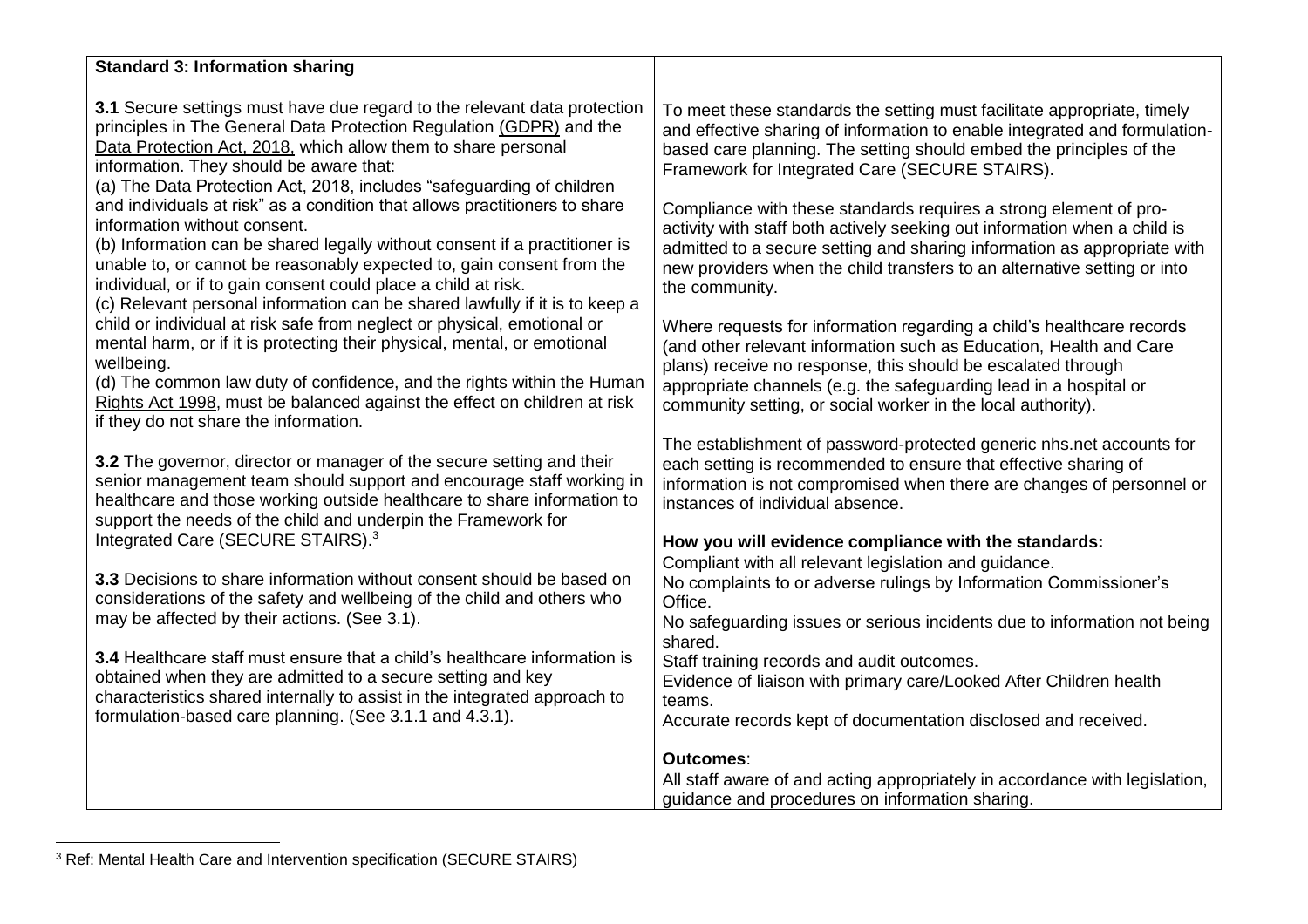| Information being shared appropriately and according to legislation,<br>guidance and procedures to ensure children receive effective health and<br>care services.<br>Information being shared appropriately and according to legislation,<br>guidance and procedures to ensure children are safeguarded from risk<br>of harm.<br>No information breaches.<br>All complaints are dealt with effectively and within a timely manner.<br>There are no upheld investigations by the Information Commissioners<br>Office or Ombudsman. |
|-----------------------------------------------------------------------------------------------------------------------------------------------------------------------------------------------------------------------------------------------------------------------------------------------------------------------------------------------------------------------------------------------------------------------------------------------------------------------------------------------------------------------------------|
| <b>Indicators of Performance:</b><br>N/A                                                                                                                                                                                                                                                                                                                                                                                                                                                                                          |

- Is accountable for ensuring that current information-sharing procedures are in place and are being actively followed and monitored;
- Champions the effective and appropriate sharing of information between healthcare and non-clinical staff across the secure setting in the best interests of the child and to reduce the risk of harm to the child, other children or staff;
- Supports healthcare staff in the setting to obtain healthcare information when children enter the setting and provides appropriate support to escalate and unblock instances where requests for information are ignored or left unmet.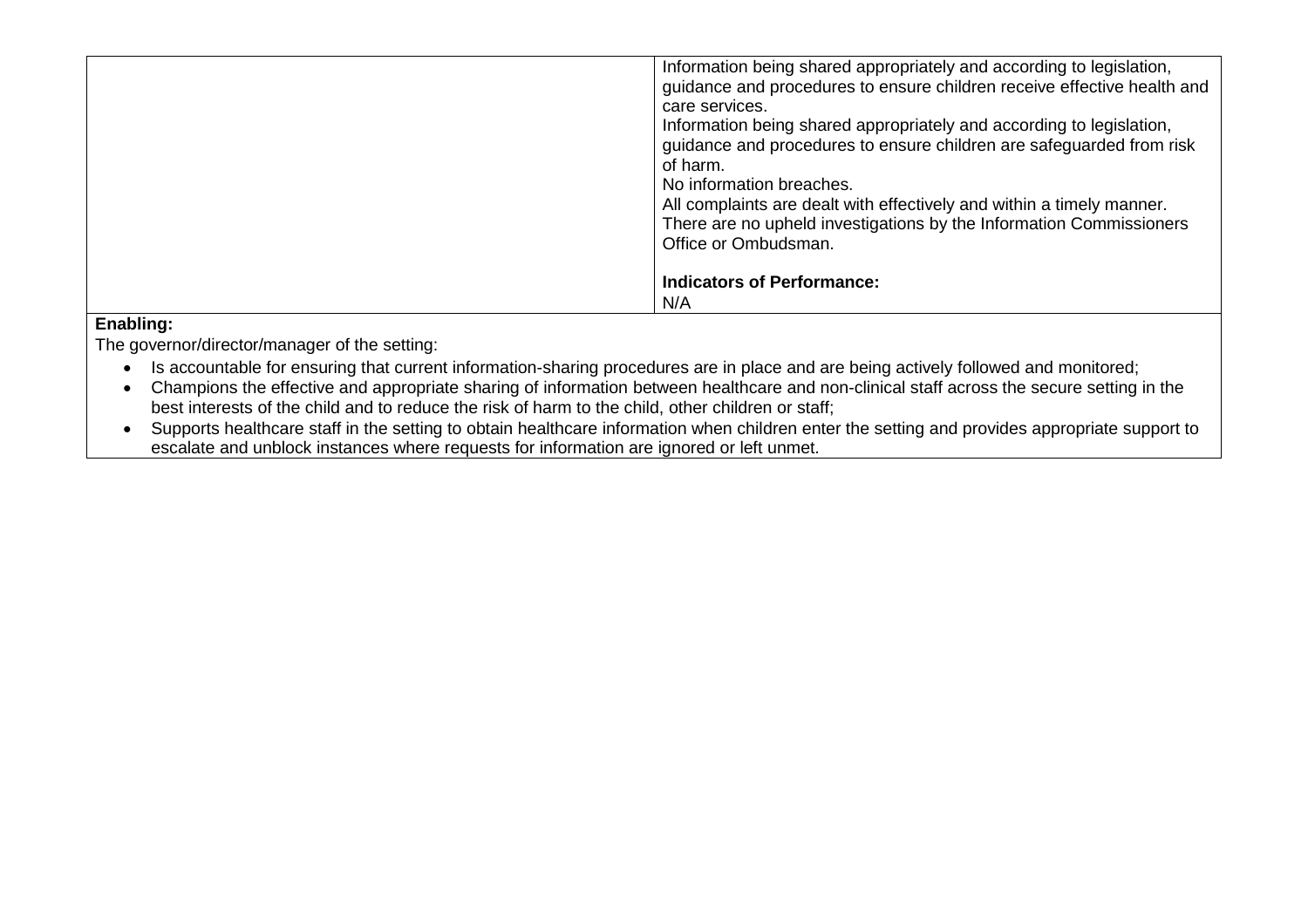#### **Standard 4: Entry and Assessment**

**4.1** Children with immediate health needs, vulnerabilities or who are at risk of harm to self or others are identified promptly on arrival at the secure setting.

**4.2** Where a child is identified as at risk of harm or urgent health concerns are identified, immediate and continuing action is taken to safeguard the child.

**4.3** Information is shared on entry and health assessments are effectively co-ordinated with other agencies so that children are not repeatedly asked to give the same information. (See Standard 3 above)

**4.4** Children understand and are fully involved in their health assessments.

**4.5** All children receive a timely full secure CHAT assessment, which includes an assessment of physical health (within three days of their arrival), mental health (within three days of their arrival), substance misuse (within five days of their arrival) and neurodisability (within 10 days of their arrival).

**4.6** There is a clear pathway for managing referrals where a health and/or wellbeing need is indicated.

To meet these standards the service must complete a reception health screen, which is a recognised and reliable tool for use with children. This is the CHAT (Comprehensive Health Assessment Tool). The assessment should incorporate life threatening and immediate health needs, identify prescribed medication and record visible injuries.

A trained healthcare professional should complete the tool. The CHAT Reception Screen can be completed by a Registered General Nurse (RGN), Registered Nurse (specialising in children: RNC) or Registered Mental Health Nurse (RMN). If healthcare is not available 24 hours a day, a Standard Operating Procedure (SOP) should be in place to support care staff to identify any health concerns and decide what action to take.

Unless there are extenuating circumstances (such as detention under the [Police and Criminal Evidence Act, 1984 \(PACE\)\)](https://www.app.college.police.uk/app-content/detention-and-custody-2/detainee-care/children-and-young-persons/), reception CHAT assessment should, be completed before the child's first night and ideally within two hours. Consent should always be sought and clearly documented. In situations where the reception CHAT assessment is delayed, immediate threats to health should still be assessed.

Urgent needs are identified, action taken and information shared appropriately where there is risk of harm to self or others in order to safeguard the child, other children in the secure setting, and staff.

Staff should be proactive in accessing existing healthcare records, including from electronic systems such as NHS spine and the child's originating area (primary care (GP), Youth Offending Team (YOT) and Education Health and Care Plans (EHCPs) from the originating local authority.

Information is drawn together on reception and staff should be afforded the time needed to do this. If available, previous health records are read and relevant information is collected into a single record and shared with other staff. Any health or wellbeing issue likely to impact on the child's engagement with the setting's broader regime, including restraint, is shared with appropriate staff. Reasonable adjustments within the secure setting should be considered where required to ensure engagement is maximised.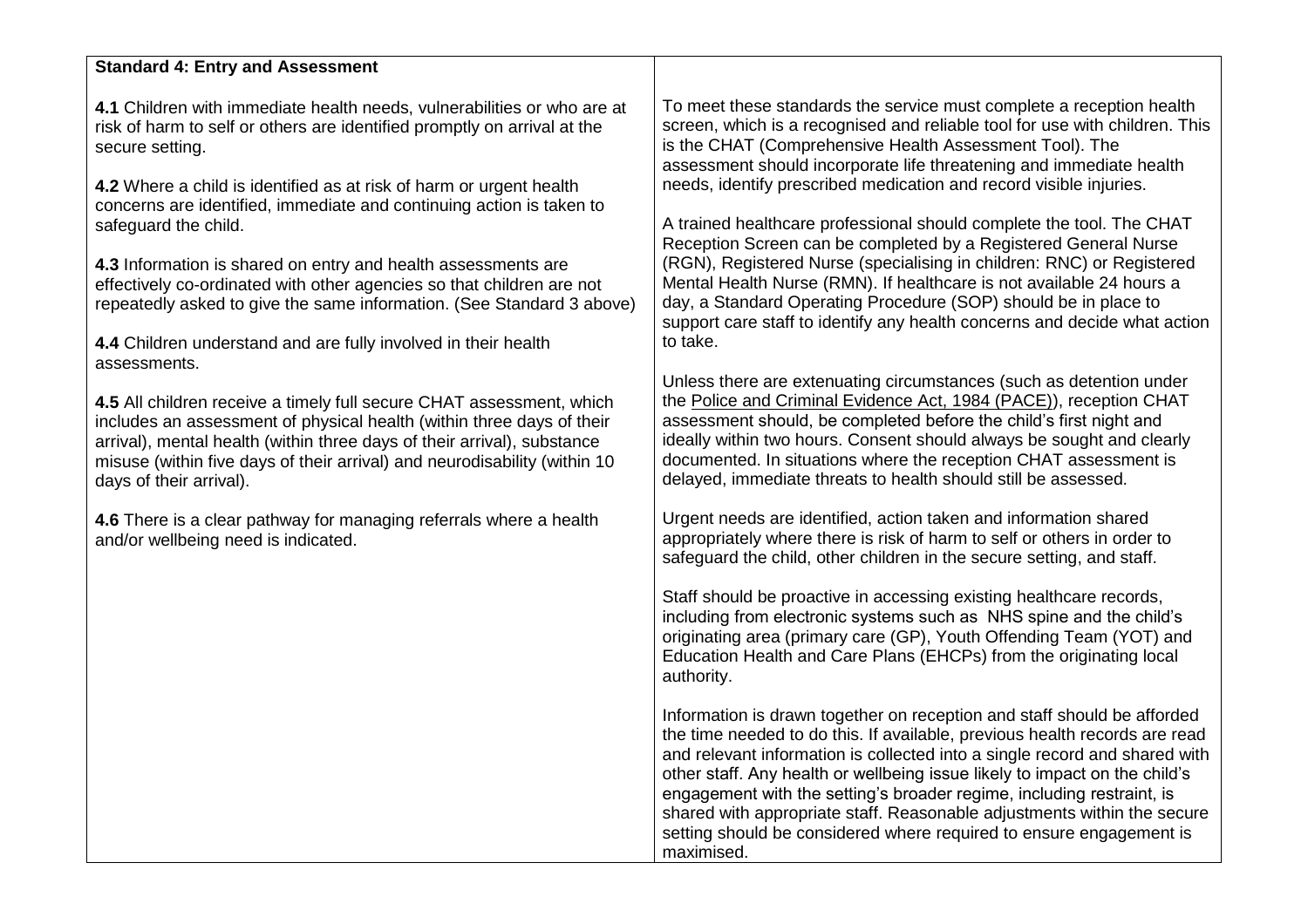Where it has not been possible to find or access existing records, attempts to do so should be recorded so that the setting can be assured that all reasonable efforts have been made to do so.

Note: all secure setting staff should be aware that a disproportionately high number of children in secure settings suffer from Learning Difficulties and/or are on the autistic spectrum, and under-diagnosis is common prior to their arrival at the setting.

The health assessment is reviewed regularly (at least annually and the mental health assessment is reviewed within three months of arrival) and is not a one-off event (See 4.5.8).

The [Children and Families](http://www.legislation.gov.uk/ukpga/2014/6/contents/enacted) Act 2014 makes far-reaching reforms to the special educational needs system, including introducing the 0-25 education, health and care plan (EHCP) which will replace statements of special educational needs and Learning Difficulty Assessments. It also covers children with long-term conditions. The EHCP will focus on improved outcomes for the child in education, health and care and the support they will need to help them meet those outcomes. The EHCP will be underpinned by a duty on local authorities and their partner CCGs to jointly commission the education, health and social care provision required by children with special educational needs (SEN) in their area. Statutory guidance on the SEN reforms, including how the process should work in custody, is set out in the 0-25 SEN Code of Practice. [https://www.gov.uk/government/publications/send-code-of-practice-0-to-](https://www.gov.uk/government/publications/send-code-of-practice-0-to-25)[25](https://www.gov.uk/government/publications/send-code-of-practice-0-to-25)

The Act places new duties on health service commissioners to arrange appropriate health provision if a child with an EHCP is detained in youth custody. (Appropriate health provision is defined as the health provision set out in an EHCP or, if that is not practicable, provision as close as possible to that in the EHCP if it is still appropriate for the child). The Act also gives a right to children in custody to ask the home local authority to arrange an assessment of their education, health and care needs.

#### **How you will evidence compliance with the standards:**

All children have a healthcare plan developed within defined timescales and in response to health needs.

The setting has a written protocol for observing children at risk of harm.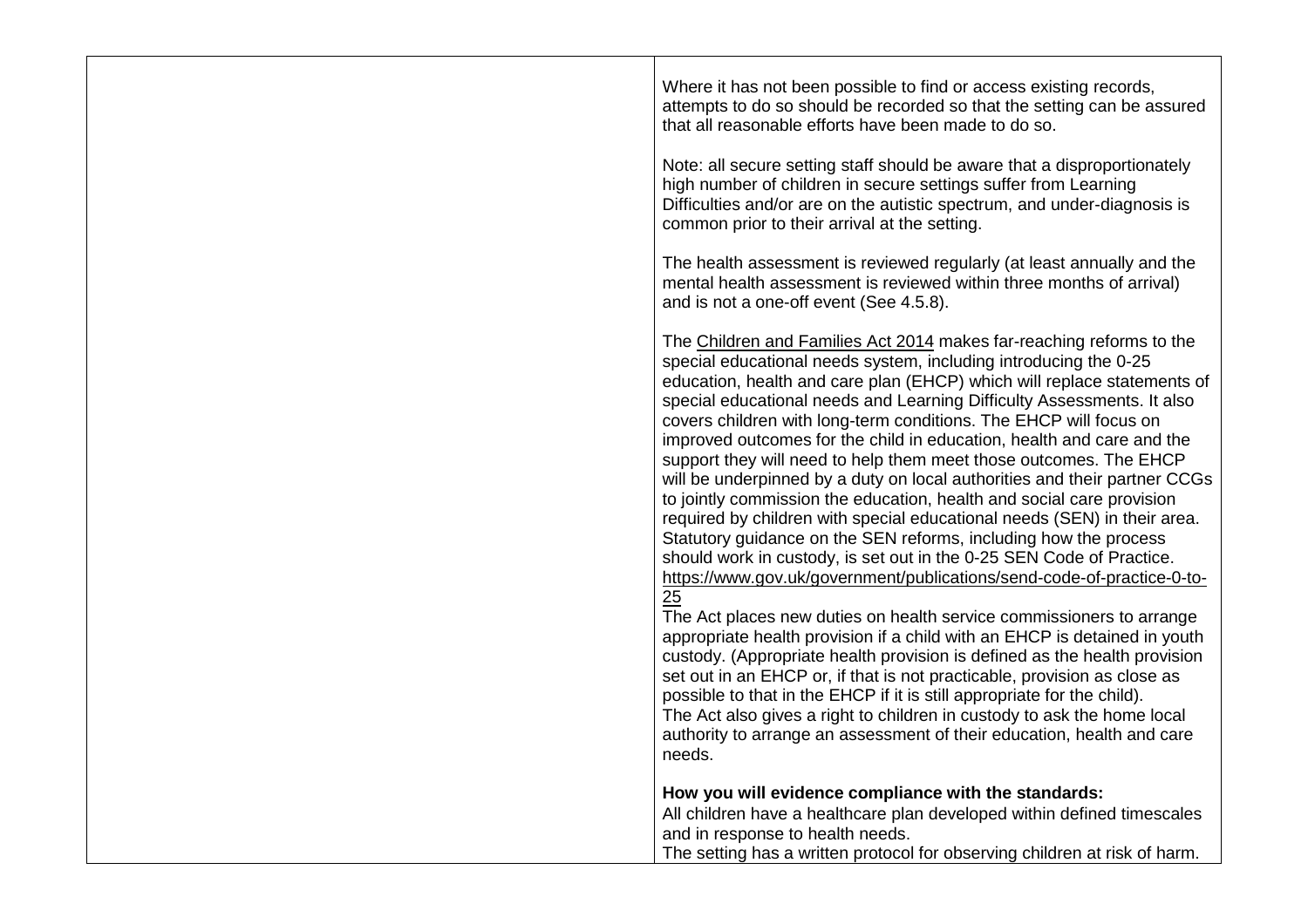Referral pathways are clear, including during "out of hours" periods. The setting can demonstrate how every effort was made to ensure receipt of children's EHCP when arriving at the secure setting. There is evidence that the child's EHCP is adhered to in their healthcare plan.

#### **Outcomes**:

Children receive a comprehensive health assessment(CHAT) in accordance with Standard 4 and further assessment that covers all aspects of their health including physical health (within three days), mental health (within three days), substance misuse (within five days), neurodisability (within 10 days).

#### **Indicators of Performance:**

| <b>Indicator</b> | <b>Description</b>                                                                                      |
|------------------|---------------------------------------------------------------------------------------------------------|
| <b>D02K01</b>    | The % of children with a CHAT reception<br>health screen completed within two hours of<br>admission     |
| <b>D02K02</b>    | The % of children with a CHAT physical health<br>assessment completed within three days of<br>admission |
| <b>D02K03</b>    | The % of children with a CHAT mental health<br>assessment completed within three days of<br>admission   |
| <b>D02K04</b>    | The % of children with a CHAT substance<br>misuse assessment completed within five<br>days of admission |
| <b>D02K05</b>    | The % of children with a CHAT neurodisability<br>assessment completed within 10 days of<br>admission    |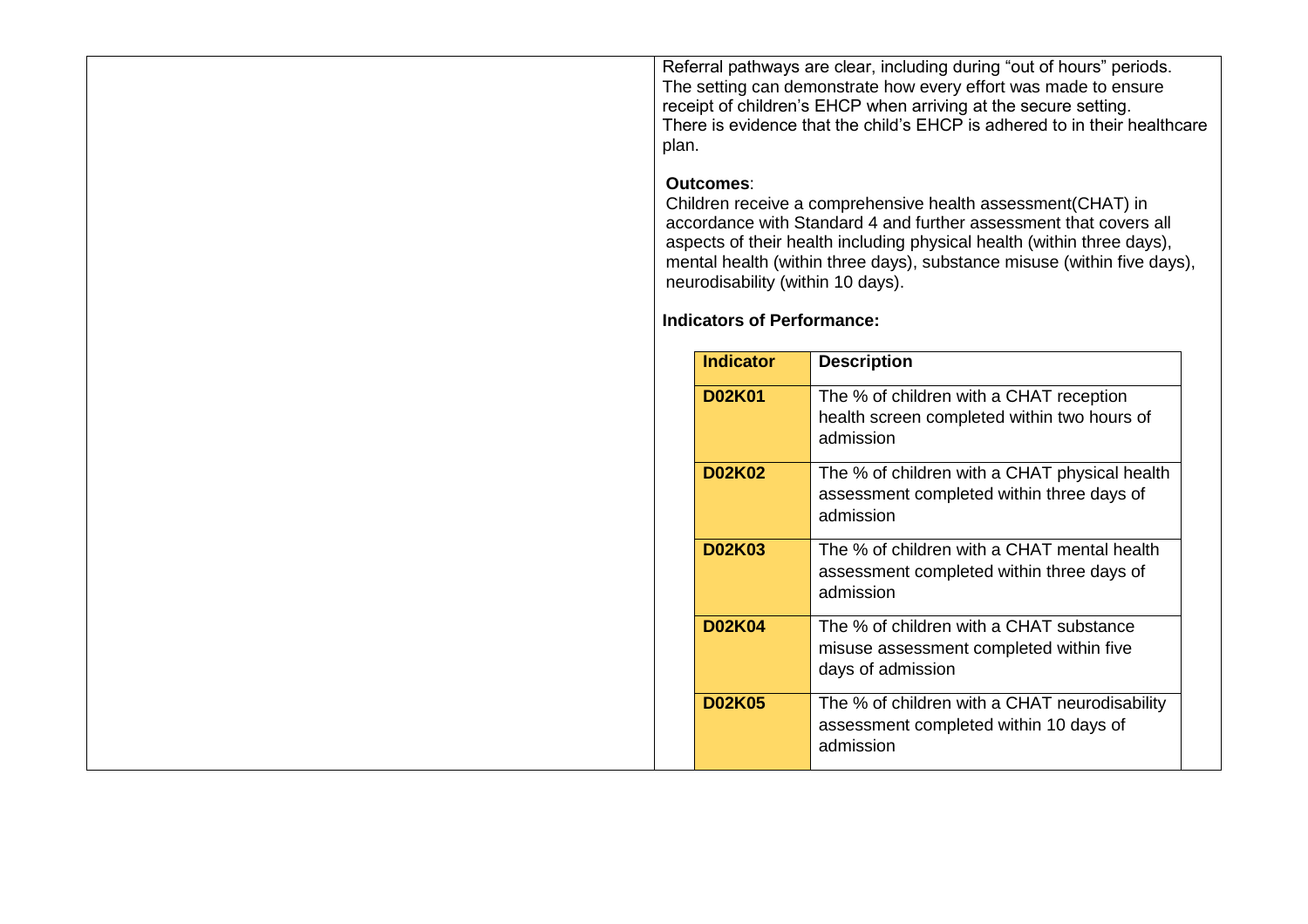- Has an awareness of the timescales required for assessment, aids healthcare staff's access to children to allow them to meet these timescales, and facilitates healthcare staff in accessing healthcare records whether through providing sufficient time to do so or acting as a point of escalation where the information is not forthcoming;
- Allows healthcare staff access to the whole secure setting and to case management systems outside those used specifically for healthcare;
- Allows access to children by healthcare or associate staff at any time in case of an urgent medical need or to ensure medication can be dispensed appropriately.
- Actively facilitates the sharing of a child's EHCP throughout the entire setting and works with healthcare staff to monitor adherence to these plans.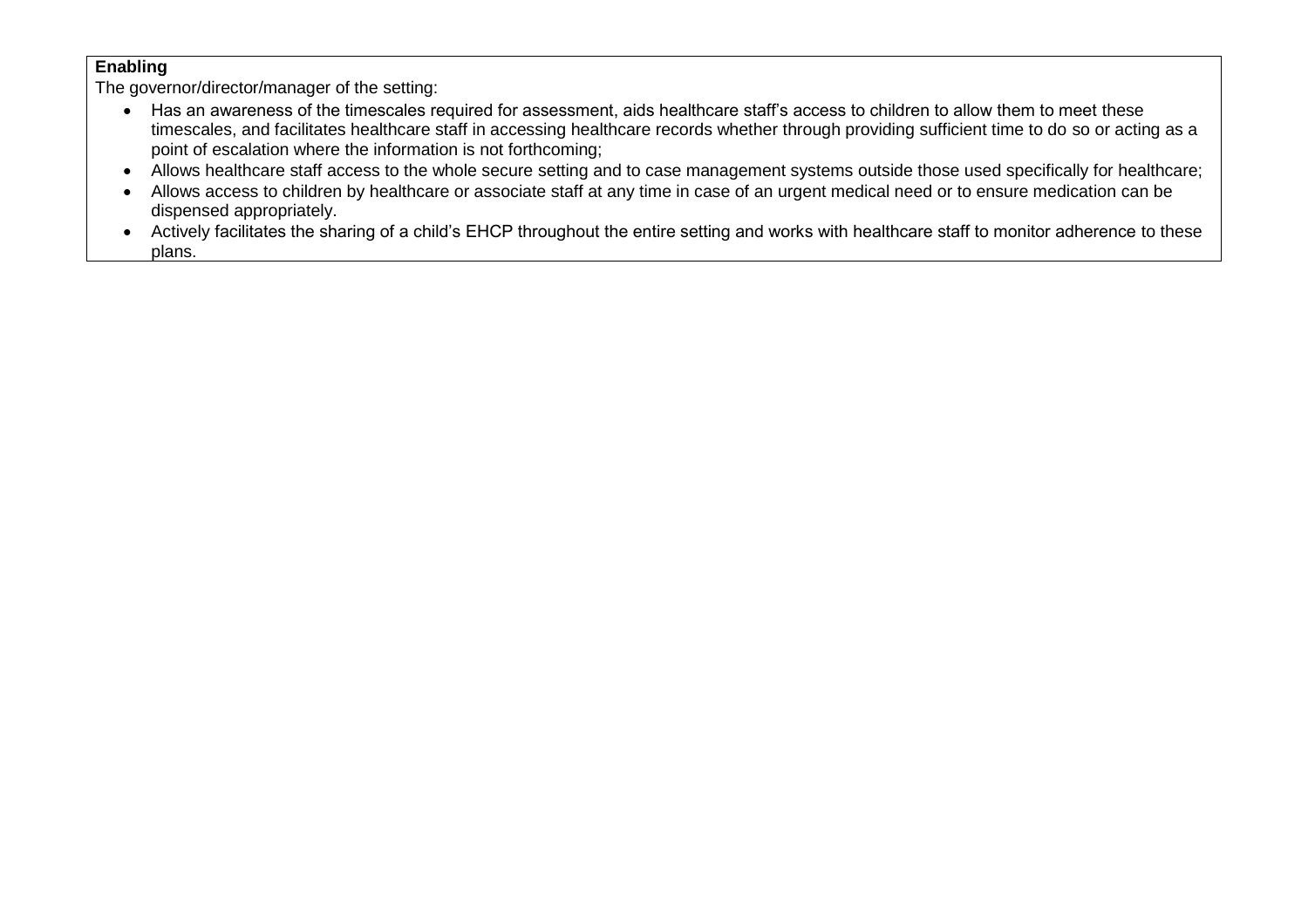| <b>Standard 5: Care Planning</b><br>5.1 Each child has a named healthcare professional who co-ordinates<br>their healthcare.                                                                                                                                                                                                                                                                                                                                                                                                    | Care planning for each child should be comprehensive, holistic and<br>formulation-based. Staff across the secure setting work as a multiagency<br>team to place the child at the centre of their care (See 13.3).                                                                                                        |
|---------------------------------------------------------------------------------------------------------------------------------------------------------------------------------------------------------------------------------------------------------------------------------------------------------------------------------------------------------------------------------------------------------------------------------------------------------------------------------------------------------------------------------|--------------------------------------------------------------------------------------------------------------------------------------------------------------------------------------------------------------------------------------------------------------------------------------------------------------------------|
| 5.2 Each child has a comprehensive and holistic care plan, which is<br>formulation-based, within 10 days of their arrival in the secure setting.<br>This plan demonstrates a whole system approach to the care of the child<br>integrating the approach to physical health, mental health and wellbeing,<br>substance misuse, neurodisability and any speech, language and<br>communication needs. The healthcare plan is not an isolated event, but<br>part of a continuous process and should be revised at regular intervals | The named healthcare professional is trained in child and adolescent<br>health and has access to a network of healthcare professionals and<br>specialists. They are the coordinator of the healthcare plan and attend<br>initial and follow-up meetings about the child, reviewing the plan<br>regularly with the child. |
| taking into consideration revisions to the formulation and formulation<br>based care planning. There should be an emphasis placed on ensuring<br>actions in the healthcare plan are being taken forward and monitored at<br>regular intervals.                                                                                                                                                                                                                                                                                  | The healthcare plan is joined up to LAC (Looked After Child) plans,<br>EHCP (Education, Health and Care plans), transition plans, education,<br>sentence and care plans to tell a coherent and comprehensive story<br>about how the child's health needs in relation to accessing education are                          |
| 5.3 There are clear procedures for gaining consent to health<br>assessments and interventions. If the assessment and/or intervention is<br>refused, the reason why is recorded and repeated attempts are made to<br>complete the process.                                                                                                                                                                                                                                                                                       | being met. It references the child's history as well as their current status.<br>The child and their parents/carers are involved in its development and it<br>contains objectives, timescales and actions. The lead healthcare<br>professional needs to engage in sentence planning/case management.                     |
| 5.4 Children receive prompt healthcare intervention to improve their<br>health and wellbeing outcomes.                                                                                                                                                                                                                                                                                                                                                                                                                          | Staff understand when consent does not apply to safeguarding priorities<br>and how it is underpinned in GDPR.                                                                                                                                                                                                            |
| 5.5 Children experience collaborative and consistent healthcare.                                                                                                                                                                                                                                                                                                                                                                                                                                                                | Access and waiting times are reasonable and take account of the child's<br>length of stay. Children are not unnecessarily restricted by regime or<br>education measures to attend healthcare appointments. Concerns<br>regarding access should be escalated through appropriate governance<br>arrangements.              |
|                                                                                                                                                                                                                                                                                                                                                                                                                                                                                                                                 | Staff are appropriately trained to give the interventions they are<br>providing. Children consistently see the same health practitioner for an<br>intervention (where possible and unless clinical need demands<br>otherwise). Staff have regular discussions with children about their<br>progress.                     |
|                                                                                                                                                                                                                                                                                                                                                                                                                                                                                                                                 | How you will evidence compliance with the standards:<br>A named health professional co-ordinates healthcare.<br>There is a comprehensive health plan developed within the timescales<br>described above.                                                                                                                 |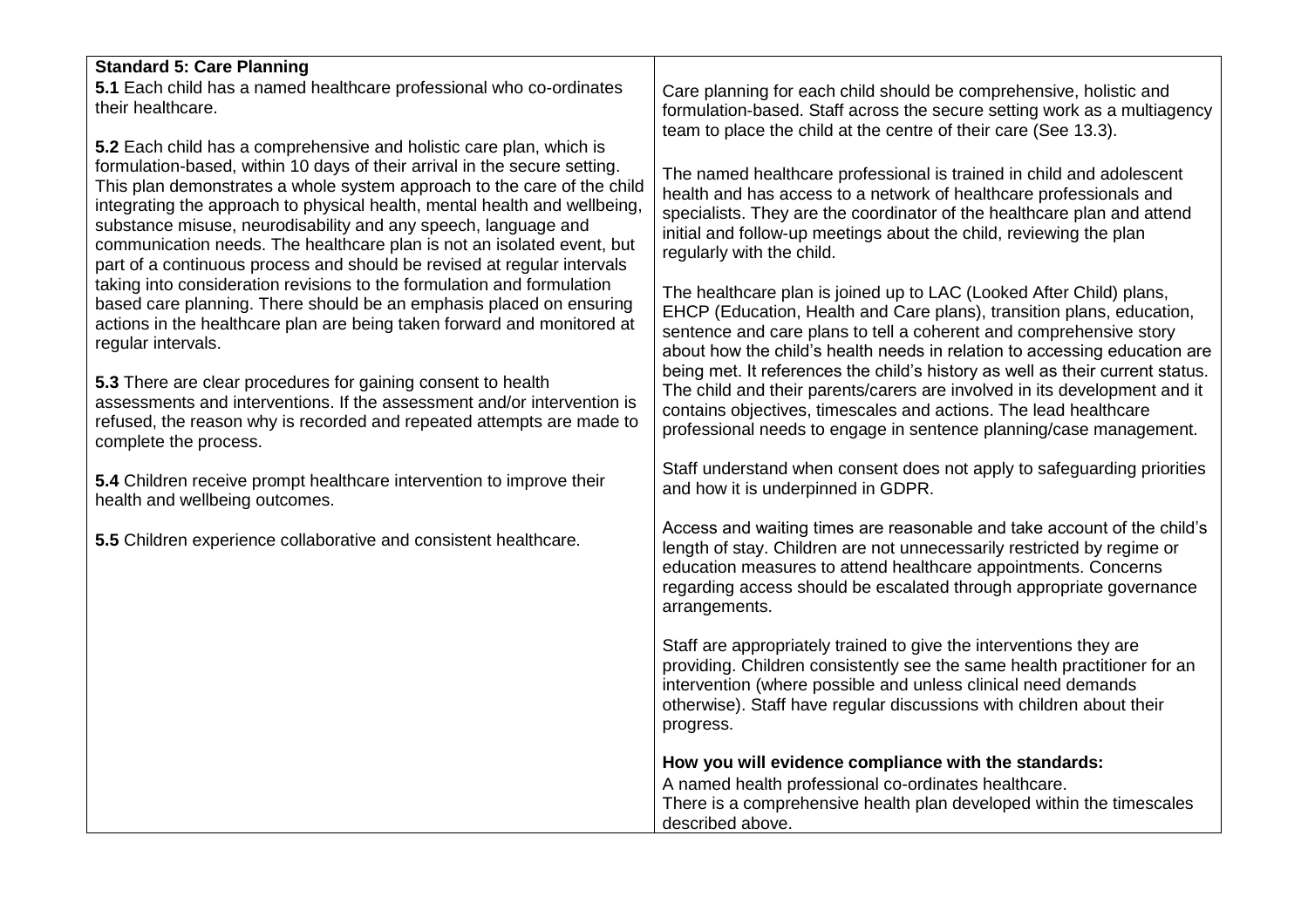The setting has evidence that the healthcare plan is joined up to LAC (Looked After Child) plans, EHCPs, transition plans, education, sentence and care plans.

Data is collected and analysed on access and waiting times and on the objectives and actions in the healthcare plan.

#### **Outcomes**:

Children receive the healthcare, care and other support that they need.

Indicators of Performance:

| <b>Indicator</b>                  | <b>Description</b>                                                                  |
|-----------------------------------|-------------------------------------------------------------------------------------|
| D10K01.1                          | No. of outpatient appointment escorts<br>scheduled during the reporting period      |
| D <sub>10</sub> K01.2             | No. of children requiring an emergency<br>escort during the reporting period        |
| D10K01.3                          | No. of cancellations that resulted in an<br>escort being reorganised for any reason |
| D10K02                            | No. of bedwatches provided within the<br>reporting period                           |
| D <sub>10</sub> K <sub>03</sub>   | The % of children urgent referrals seen<br>by a GP                                  |
| D <sub>10</sub> K <sub>04</sub>   | The % of children seen by GP                                                        |
| <b>D10K05</b>                     | The % of children seen by a dentist                                                 |
| <b>D10K06</b>                     | The % of children seen by an optician                                               |
| D <sub>10</sub> K <sub>10.1</sub> | Wait time to see a GP                                                               |
| D10K11.1                          | Wait time to see an optician                                                        |
| D <sub>10</sub> K <sub>12.1</sub> | Wait time to see a dentist                                                          |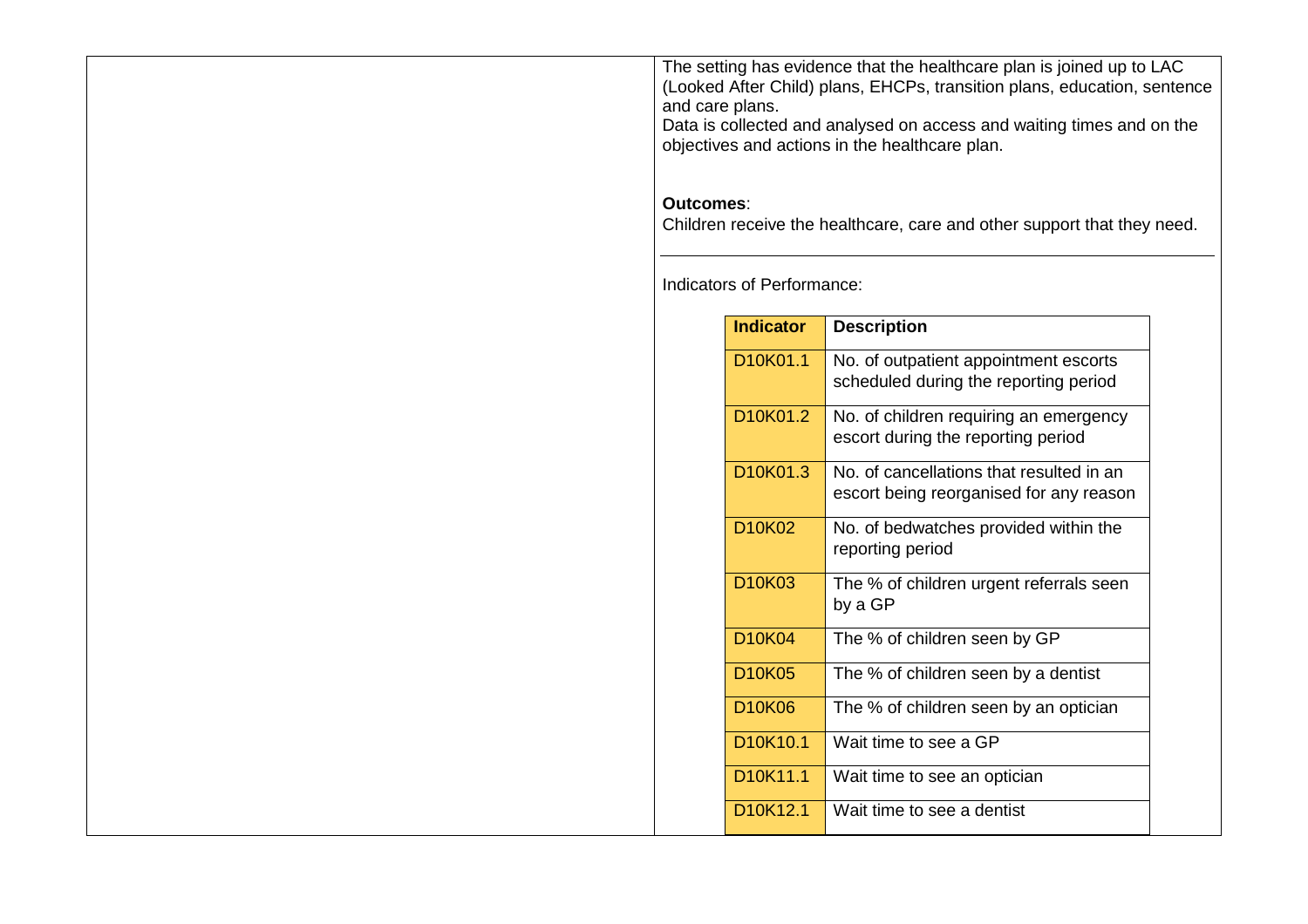|  | D10K22 | <b>DNA Rate: GP</b>       |  |
|--|--------|---------------------------|--|
|  | D10K23 | <b>DNA Rate: Optician</b> |  |
|  | D10K24 | <b>DNA Rate: Dentist</b>  |  |
|  |        |                           |  |

- Understands the duty of care on the secure setting to enable children's ability to access healthcare appointments and in particular the potential for improvement to their mental health and behaviour gained from accessing Children and Young People Mental Health Service (CYPMHS) appointments;
- Should be approached to find solutions where the regime impacts on access and waiting times for healthcare appointments.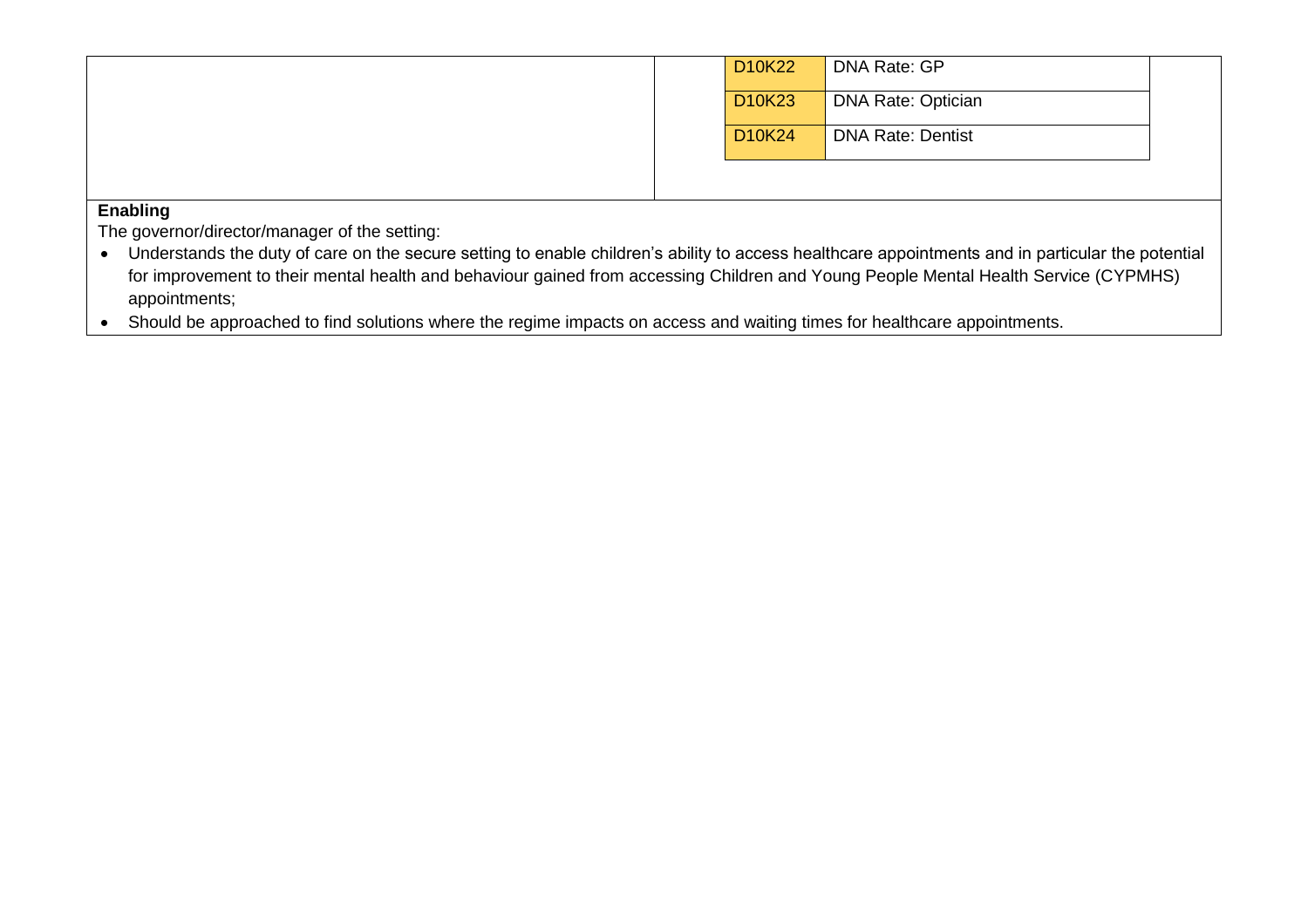| <b>Standard 6: Universal Health Services</b>                                                                                                                                                                                                                                                                                                                                                                                   |                                                                                                                                                                                                                                                                                                                                                                                  |
|--------------------------------------------------------------------------------------------------------------------------------------------------------------------------------------------------------------------------------------------------------------------------------------------------------------------------------------------------------------------------------------------------------------------------------|----------------------------------------------------------------------------------------------------------------------------------------------------------------------------------------------------------------------------------------------------------------------------------------------------------------------------------------------------------------------------------|
| 6.1 Children have access to the services and support they need to meet<br>their health and wellbeing needs including physical health, mental<br>health, substance misuse, neurodisability and speech, language and<br>communication. All interventions are delivered at a level that the child<br>can access, including tailoring the intervention to meet any speech,<br>language and communication needs the child may have. | Children have access to primary health services which are at least<br>equivalent to the services available to children in the community<br>including general medical services, general dental services, general<br>optical services and relevant health promotion materials. Settings<br>recognise the importance of promoting good physical, mental and<br>emotional health.    |
| 6.2 Children know how to access health and wellbeing services while<br>they are in the secure setting.<br>6.3 Children have access to 24-hour emergency medical services                                                                                                                                                                                                                                                       | Children are treated with respect, understand what healthcare services<br>they can expect and how to access them, and are informed of their<br>rights regarding confidentiality subject to limits imposed by safeguarding.<br>Appointments are available at reasonable times.                                                                                                    |
| (physical and mental health, and including medical emergencies of<br>dental origin).                                                                                                                                                                                                                                                                                                                                           | There is access to emergency medical and dental services 24 hours a<br>day.                                                                                                                                                                                                                                                                                                      |
| 6.4 The secure setting has a comprehensive medicines management<br>policy in place, and is committed to stopping the over-medication of<br>people with a learning disability, autism or both (STOMP).<br>Guidance: STOMP: Stopping the over-medication of people with a<br>learning disability, autism or both, Voluntary Organisations Disability<br>Group.                                                                   | The setting appropriately supports children whose individual<br>circumstances mean they require additional support. This includes<br>young parents, those who have suffered adverse childhood experiences<br>(ACE), those starting to identify with a gender other than the one they<br>were assigned at birth, radicalised children, and foreign nationals.                     |
| 6.5 There is a comprehensive whole system approach to improving<br>health and wellbeing across the secure setting, which includes a health<br>improvement strategy.<br>6.6 Effective systems are in place to identify and support all children who                                                                                                                                                                             | Attending accompanied external healthcare appointments places<br>additional stress on a child. The setting understands this and works with<br>the external healthcare service to plan the visit to minimise additional<br>stress to the child from being under public scrutiny.                                                                                                  |
| are parents or expectant parents, including young men and women. This<br>includes support for physical, mental and emotional wellbeing.                                                                                                                                                                                                                                                                                        | Prescribing is risk-assessed for each child and children are given<br>information about their medicine in a format they can understand. There<br>is adequate governance for management of medicines, in line with NICE                                                                                                                                                           |
| 6.7 Children receive support from a healthcare professional after<br>restraint procedures. If support is refused, the reason why is recorded<br>and repeated attempts are made. Note: Healthcare staff do not restrain<br>children but do have duties and responsibilities in regard to safety of a<br>child during and following restraint. (See 14.5).                                                                       | guidance <sup>4</sup> , and access to specialist pharmacy support and advice.<br>Prescribed medication is documented on both healthcare and secure<br>setting administrative records and is normally taken under supervision in<br>line with the standards.                                                                                                                      |
| 6.8 Children receive support from a healthcare professional after periods<br>of separation from their peer group. If support is refused, the reason why<br>is recorded and repeated attempts are made.                                                                                                                                                                                                                         | Settings recognise that, during instances of restraint and separation, the<br>safety and emotional security of the child are of paramount importance.<br>All staff are kept informed by the named health lead of any issues that<br>might impact a child's health and wellbeing if they are restrained or<br>separated from others. Advice is sought from healthcare staff, when |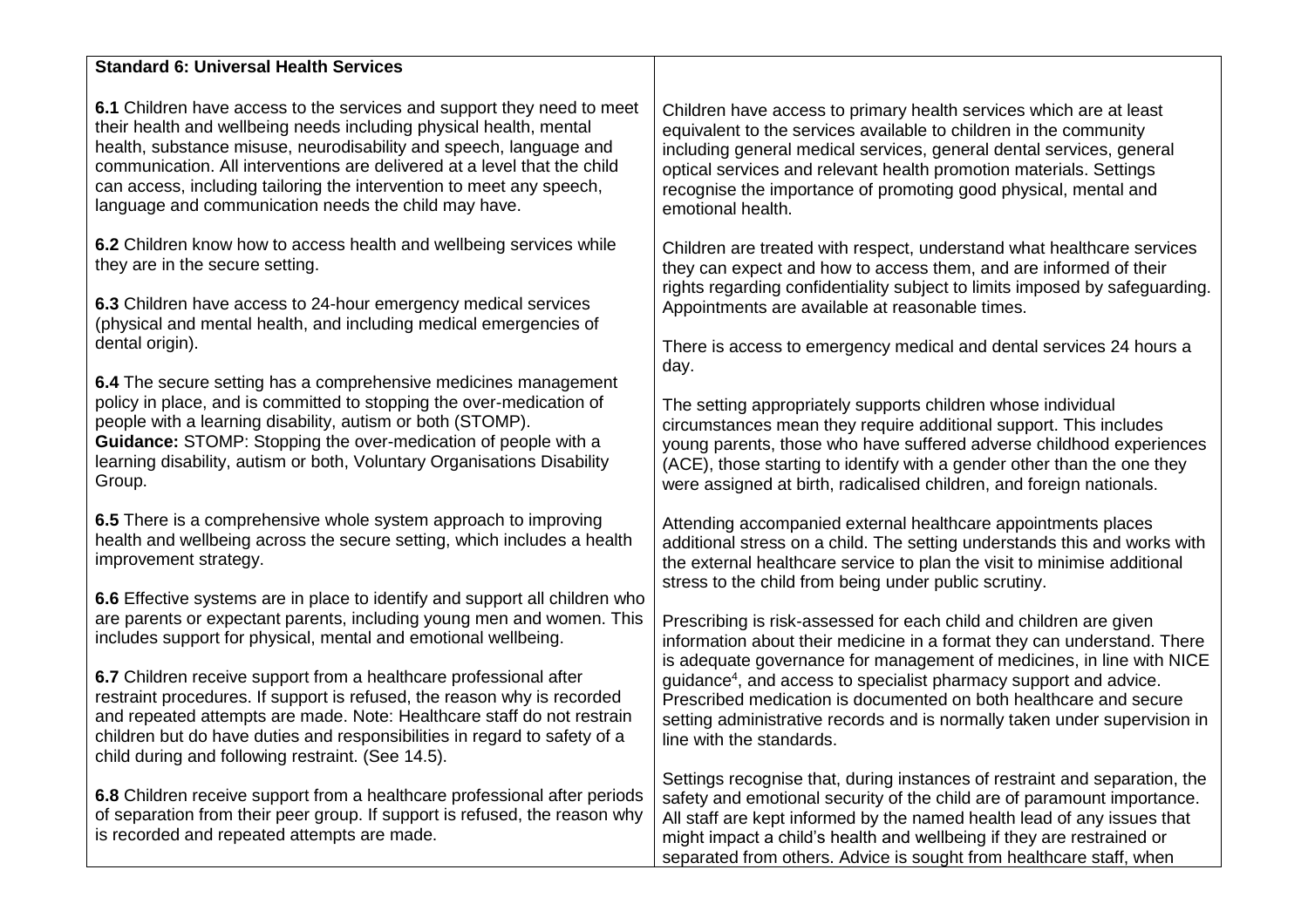| 6.9 Healthcare staff work with the secure setting to ensure requirements<br>of 'Prevent' are implemented and that children at risk of being drawn into | available, before planned restraint and children are encouraged to see a<br>healthcare professional as soon as possible afterwards. Healthcare staff |
|--------------------------------------------------------------------------------------------------------------------------------------------------------|------------------------------------------------------------------------------------------------------------------------------------------------------|
| extremism and terrorism are identified and appropriately managed and                                                                                   | should take account of the child's ability to consent at such times, and                                                                             |
| supported.                                                                                                                                             | should ensure risks are assessed to effectively safeguard the child.                                                                                 |
|                                                                                                                                                        |                                                                                                                                                      |
|                                                                                                                                                        | How you will evidence compliance with the standards:                                                                                                 |
|                                                                                                                                                        | Evidence of children receiving information/education about healthcare                                                                                |
|                                                                                                                                                        | standards as part of their induction to the setting                                                                                                  |
|                                                                                                                                                        | "Did Not Attends" (DNAs) are monitored and reviewed through                                                                                          |
|                                                                                                                                                        | collaborative working across the setting to identify problems.                                                                                       |
|                                                                                                                                                        | A member of staff trained in first aid and resuscitation (CPR) is always in                                                                          |
|                                                                                                                                                        | the setting.<br>There is an "access to emergency services" plan.                                                                                     |
|                                                                                                                                                        | There is a comprehensive medicines management policy.                                                                                                |
|                                                                                                                                                        | A qualified person (pharmacist or qualified nurse) documents and                                                                                     |
|                                                                                                                                                        | monitors a monthly medicines audit.                                                                                                                  |
|                                                                                                                                                        | There is a comprehensive health promotion strategy in place linked to                                                                                |
|                                                                                                                                                        | the overall health strategy.                                                                                                                         |
|                                                                                                                                                        | There is an education programme in place on parenting for all young                                                                                  |
|                                                                                                                                                        | parents or expectant parents                                                                                                                         |
|                                                                                                                                                        | There is a clear and accessible policy and process for both children and                                                                             |
|                                                                                                                                                        | adults to make complaints, including about 'Persons in a Position of                                                                                 |
|                                                                                                                                                        | Trust'.                                                                                                                                              |
|                                                                                                                                                        | Injuries due to restraint are always fully documented.                                                                                               |
|                                                                                                                                                        | Incidents during or following separation are recorded and lessons learnt                                                                             |
|                                                                                                                                                        | to present the incident from occurring again in the future.                                                                                          |
|                                                                                                                                                        | <b>Outcomes:</b>                                                                                                                                     |
|                                                                                                                                                        | Children are health-literate and can identify needs and request health                                                                               |
|                                                                                                                                                        | and wellbeing support when they need it                                                                                                              |
|                                                                                                                                                        | Children always have access to primary care and urgent care when they                                                                                |
|                                                                                                                                                        | need it.                                                                                                                                             |
|                                                                                                                                                        | Prescribing data is collated and available for analysis to aid service                                                                               |
|                                                                                                                                                        | improvement.                                                                                                                                         |
|                                                                                                                                                        | DNAs are reduced.                                                                                                                                    |
|                                                                                                                                                        | Injuries due to restraint are reduced.                                                                                                               |
|                                                                                                                                                        | Incidents during or following separation are reduced                                                                                                 |

<sup>4</sup> Professional standards for optimising medicines for people in secure environments, Royal Pharmaceutical Society (2017); Managing medicines in care homes, National Institute of Health and Care Excellence (2014);

1

Medicines Optimisation: The safe and effective use of medicines to enable the best possible outcomes, National Institute of Health and Care Excellence [NG5] (2015)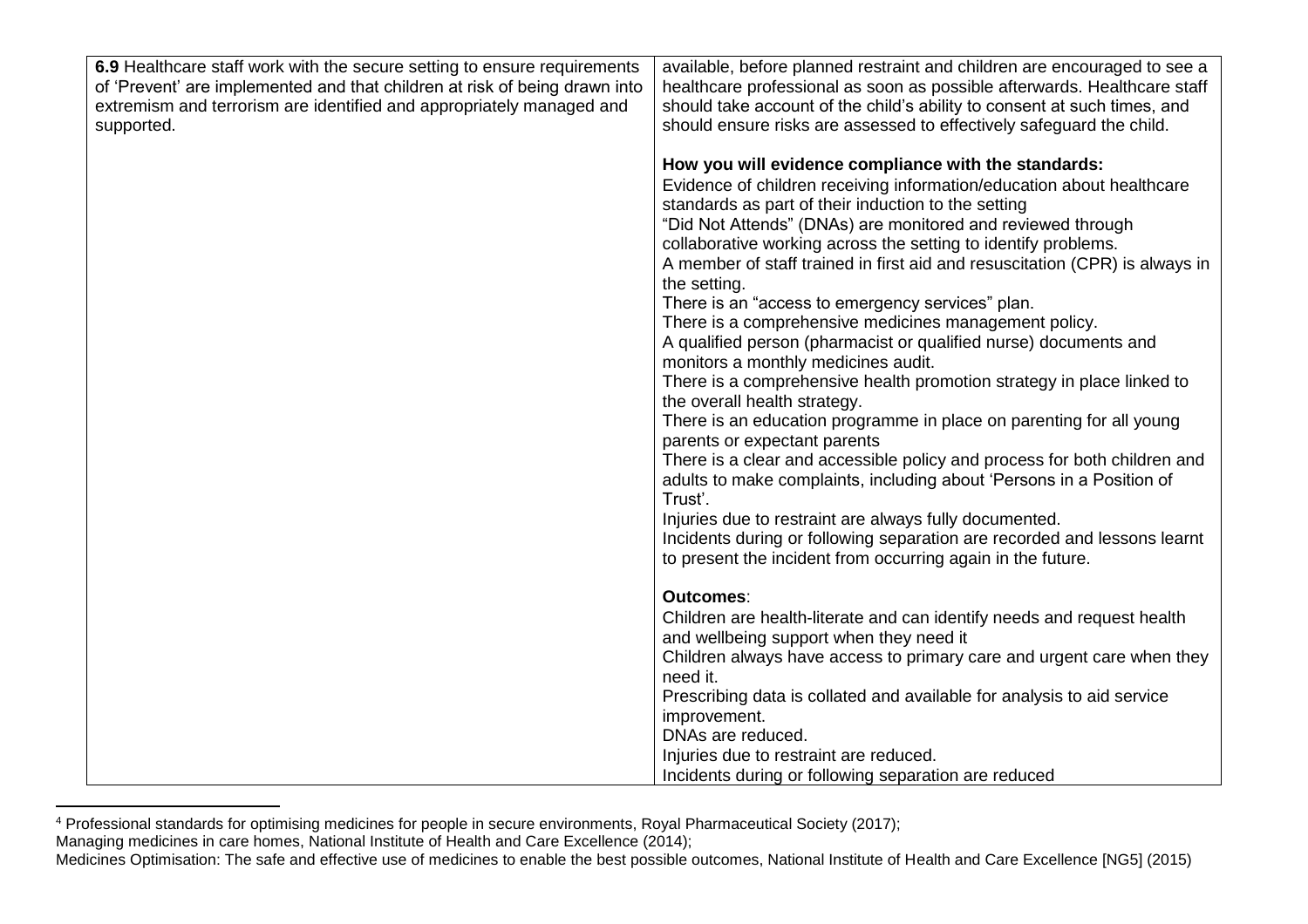| <b>Indicators of Performance:</b> |  |
|-----------------------------------|--|
|                                   |  |

| <b>Indicator</b> | <b>Description</b>                                                                                                               |
|------------------|----------------------------------------------------------------------------------------------------------------------------------|
| D04K01           | No. of supervised medication appointments that<br>were Did Not Attend (DNA)                                                      |
| D04K02           | No. of missed supervised medication<br>appointments (excluding DNAs)                                                             |
| D04K05           | The % of transfers received with a minimum of<br>seven days' supply of prescribed medicine                                       |
| D04K06           | The % of children discharged with a minimum of<br>seven days' supply or FP10                                                     |
| D04K07           | The % of children with restraint vulnerability<br>identified and shared with custody/care staff                                  |
| D04K08           | The % of planned restraints where a healthcare<br>professional was present                                                       |
| D04K09           | The % of unplanned restraints where the children<br>were seen by a healthcare professional within 30<br>minutes of the restraint |

- Encourages development of a "whole setting" approach to health promotion, including mental health;
- Ensures systems are in place to make sure care staff are aware of any child's physical and mental health problems that may impact them if restrained or separated from others;
- Where children are subject to restraint or separation, the governor/director/manager must ensure the requirements of CYPSS Standard 6.7 and 6.8 are fully met by both care staff and healthcare professionals.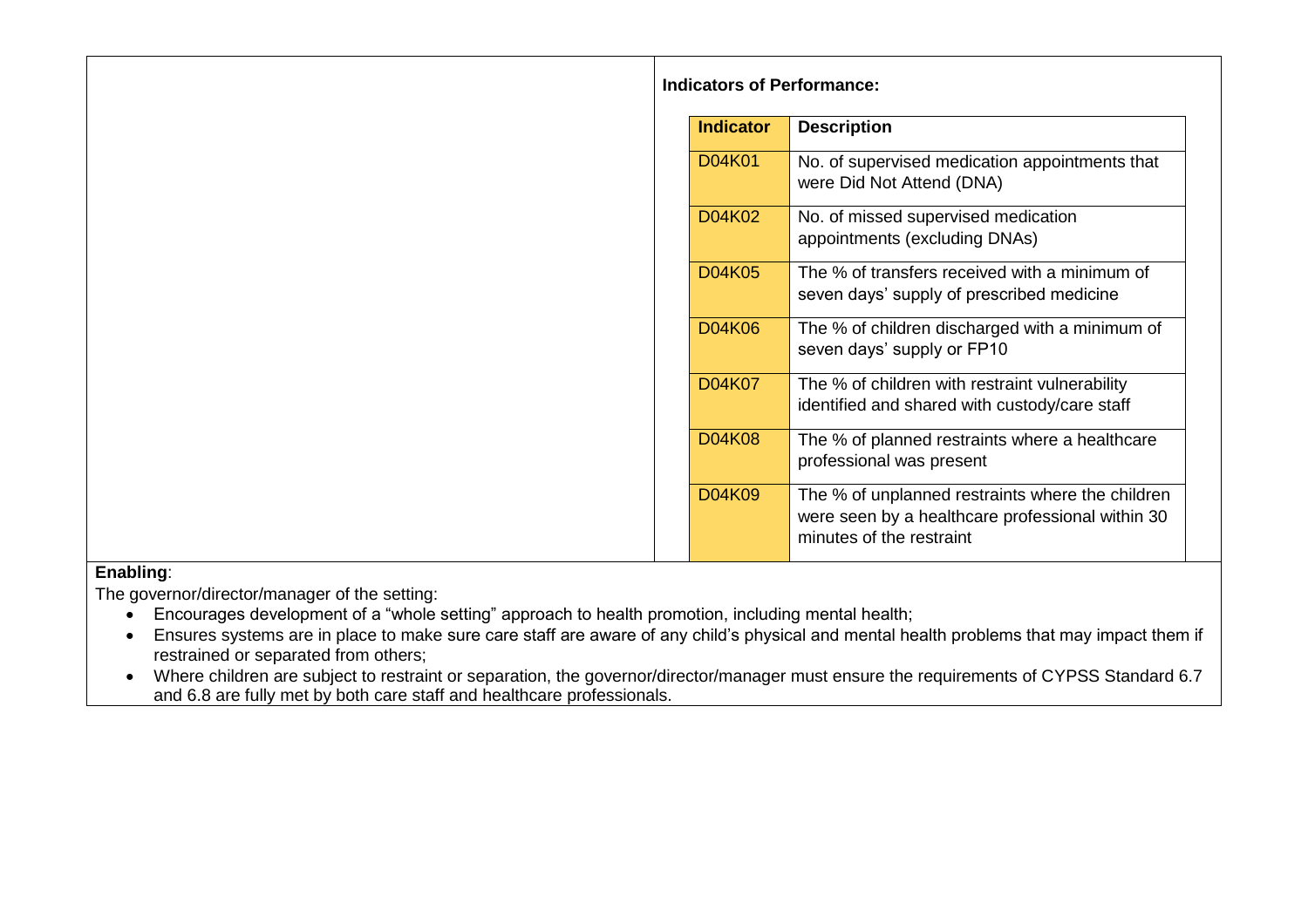| <b>Standard 10: Transition and Continuity of Care</b>                                                                                                                                                                                                                                                                                                                                                                                                                   |                                                                                                                                                                                                                                                                                                                                                                                                                                                                                                                                                      |
|-------------------------------------------------------------------------------------------------------------------------------------------------------------------------------------------------------------------------------------------------------------------------------------------------------------------------------------------------------------------------------------------------------------------------------------------------------------------------|------------------------------------------------------------------------------------------------------------------------------------------------------------------------------------------------------------------------------------------------------------------------------------------------------------------------------------------------------------------------------------------------------------------------------------------------------------------------------------------------------------------------------------------------------|
| 10.1 Early planning for transfer to the community or to another secure<br>setting is crucial, beginning as soon as children are admitted to the<br>setting. Continuity of healthcare is ensured to the greatest possible<br>extent as children transition between secure settings, hospital settings or<br>to the community. Transition arrangements should be captured in a<br>health transition plan, which feeds into the overall transition plan for that<br>child. | Transition planning starts as early as possible and is captured in a<br>transition plan. The transition plan is informed by the healthcare plan,<br>co-ordinated by the named health professional, and developed with the<br>child and family or carers where possible. This may involve practitioners<br>liaising directly with their community-based counterparts to refer children<br>on or liaise with the originating GP. At other times it may be appropriate<br>for the home youth offending team to broker how a health need will be<br>met. |
| 10.2 A child's healthcare plan (see 5.2) is reviewed prior to transfer. Any<br>outstanding actions and ongoing or new health and wellbeing needs or<br>risks of harm to self or others are identified. The named healthcare<br>professional leads this review in conjunction with other staff involved in<br>the child's care, together with the child and, where possible, with their<br>parents/carers.                                                               | The named health professional attends case management and transition<br>meetings or provides written information to ensure an integrated<br>approach to transfer. Sometimes the named healthcare professional will<br>need to proactively promote engagement with community provision by<br>supporting in-reach before release.                                                                                                                                                                                                                      |
| 10.3 Referrals and arrangements are made to ensure that children are<br>offered continuity of care when they move between health services on<br>transition.                                                                                                                                                                                                                                                                                                             | The roles of agencies involved in follow-up care are documented and<br>there is agreement about procedures in the case of DNAs.                                                                                                                                                                                                                                                                                                                                                                                                                      |
| 10.4 The secure setting records any instances where transition practices<br>compromise the health and wellbeing of the child and these records are<br>passed to the relevant host and reviewed with safeguarding partners,                                                                                                                                                                                                                                              | Information is shared effectively to ease transition between secure<br>settings and shared with the child (or their carer) if they are transferred<br>to the community.                                                                                                                                                                                                                                                                                                                                                                              |
| regulatory body or health commissioner/service planner.<br>10.5 A summary of the child's healthcare record, including a list of<br>current medication with the indication for each one and any<br>recommendations for future care (CHAT discharge summary), is sent to<br>the child's GP and any other relevant agencies (including Looked After                                                                                                                        | Additional support is offered before transition based on the child's needs<br>and transition plan (such as harm minimisation programmes). Children<br>with complex needs (such as those who have suffered adverse<br>childhood experiences) are signposted to agencies and services that<br>can offer continuing support after they leave the secure setting.                                                                                                                                                                                        |
| Children health and care professionals and youth offending team where<br>appropriate). The child and, where appropriate, their parents/carers are<br>asked whether they would like a copy of the healthcare record at the<br>time of leaving.                                                                                                                                                                                                                           | Children understand what to expect on transition, know whom to contact<br>if there is a problem and have an adequate supply of medication<br>(including special arrangements if discharged with controlled drugs).                                                                                                                                                                                                                                                                                                                                   |
| 10.6 The child and, where appropriate, their parents/carers are provided<br>with information about how and why to register with community health<br>services, including (but not limited to): GP, dentist, optician, sexual<br>health services, substance misuse services and other community health<br>services on transition to the community.                                                                                                                        | How you will evidence compliance with the standards:<br>There is a comprehensive transition plan in place for each child covering<br>all health needs, that is shared with the young person's YOT worker,<br>YOT nurse, GP and carer where appropriate.<br>Instances where transition practices compromise the health and welfare<br>of the child are recorded and the local and originating CCG is informed.                                                                                                                                        |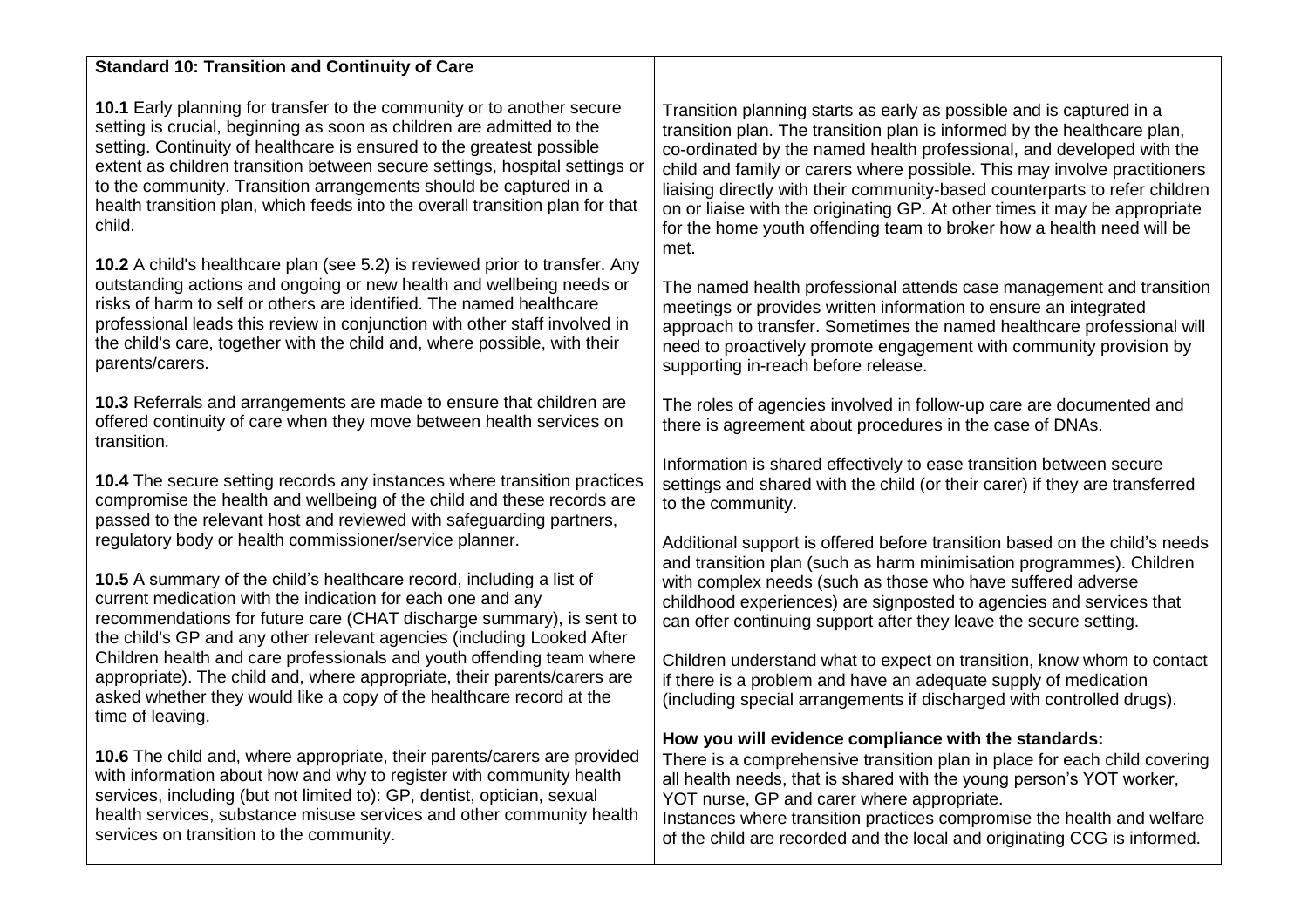**10.7** Pre-release harm-minimisation programmes (smoking, substance misuse, sexual health and child sexual exploitation) are offered to children to raise awareness of these dangers post-transition. The healthcare team support and champion access to community based facilities and provisions before transition where possible.

**10.8** Appropriate contraception and advice on safer sexual practices is offered and provided for children leaving the secure setting.

**10.9** A summary of the child's health record, including physical and mental health as well as any recommendations for future care (health discharge summary) is sent to the GP and healthcare manager at the new secure setting/adult secure setting and any other relevant agencies. This should include any existing outpatient appointments. Information shared about medicines should include:

- Known drug allergies:
- Changes to medicines and the reason for the change;
- Date and time of the last dose for weekly or monthly medicines including injections.

**Guidance:** Medicines Optimisation: The safe and effective use of medicines to enable the best possible outcomes, National Institute for Health and Care Excellence (March 2015).

**10.10** Consideration is given to a child's healthcare and assessments and treatment when a transfer between secure settings/to adult secure setting is planned. The named healthcare lead should liaise with the named healthcare lead at the future setting to ensure effective transfer of all healthcare services (physical, mental health, neurodisability and substance misuse) and medicines.

**10.11** Children with a diagnosis of learning disability and/or Autistic Spectrum Disorder should be supported and have a care, education and treatment review when referred to hospital.

#### **Outcomes**:

Children understand why they need to register with health services on their return to the community and that general practice is the doorway to accessing services.

There is improved continuity of care to meet mental health, physical health, substance misuse and neurodisability needs (follow-up to measure how many children are registered with appropriate services after discharge).

Children stay off drugs.

Children continue to take their medications as prescribed on transition.

#### **Indicators of Performance:**

| <b>Indicator</b> | <b>Description</b>                                                         |
|------------------|----------------------------------------------------------------------------|
| <b>D08K01</b>    | The % of children with a CHAT discharge plan on<br>discharge               |
| <b>D08K02</b>    | The % of children registered with a community GP<br>practice on discharge  |
| <b>D08K03</b>    | The % of children with a CHAT discharge plan<br>sent to their community GP |

**Enabling** 

The governor/director/manager of the setting:

• Understands the benefits of a comprehensive health transition plan, including the potential this has to impact on reducing reoffending (where appropriate), and is committed to working with healthcare staff on a transition plan that is combined with educational, sentencing (or a court order for children placed under the Children Act) and other needs.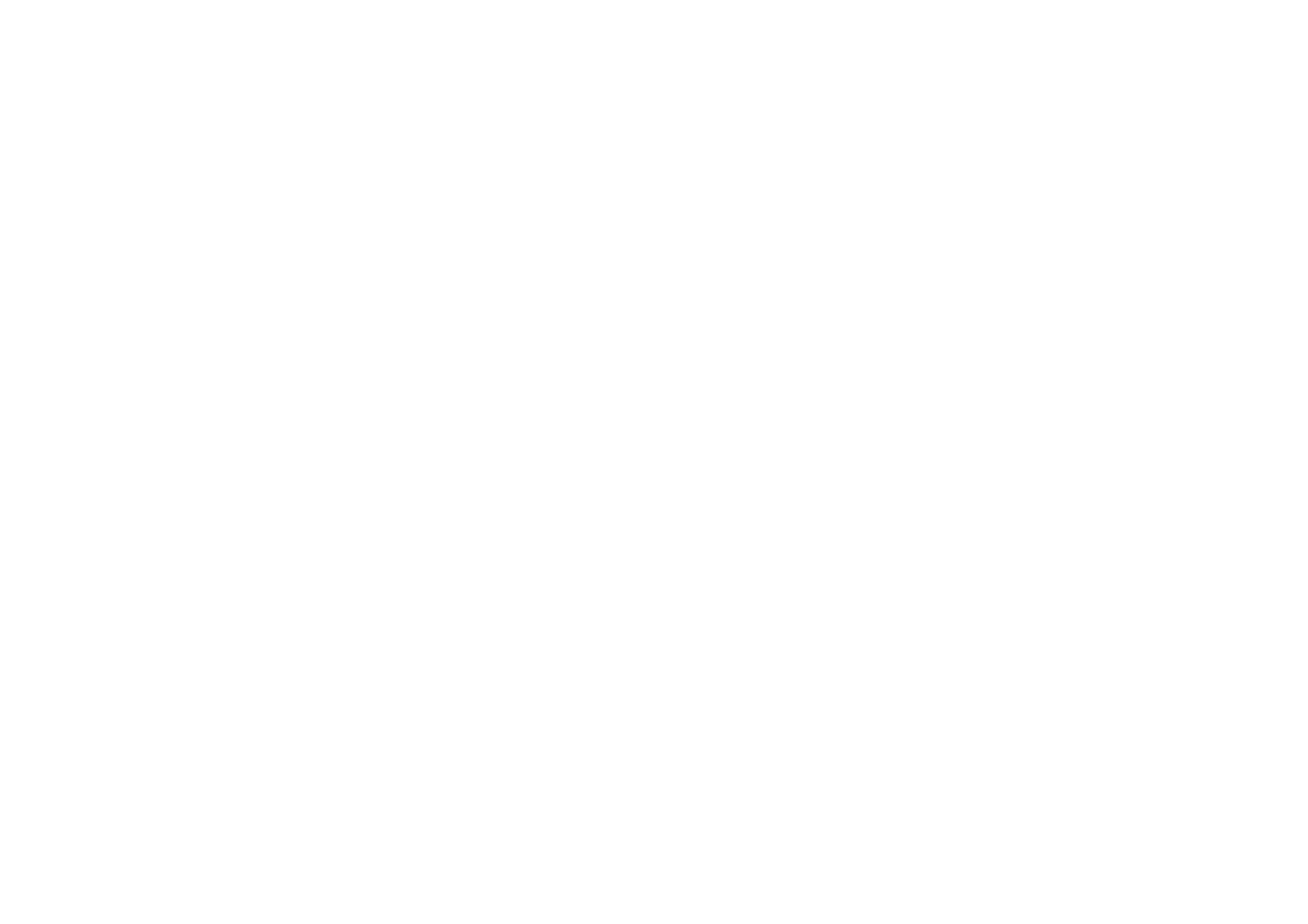| <b>Standard 11: Healthcare environment and facilities</b>                                                                                                                                                                                  |                                                                                                                                                                                                                                                                                                                                                                                                                                                                                                                                                                         |
|--------------------------------------------------------------------------------------------------------------------------------------------------------------------------------------------------------------------------------------------|-------------------------------------------------------------------------------------------------------------------------------------------------------------------------------------------------------------------------------------------------------------------------------------------------------------------------------------------------------------------------------------------------------------------------------------------------------------------------------------------------------------------------------------------------------------------------|
| 11.1 Health and wellbeing services are delivered in locations which are<br>safe, fit for purpose and have the necessary facilities to meet children's<br>needs.<br>11.2 All health equipment is safe, appropriate and meets standards laid | There is a dedicated room available for healthcare in a location that is<br>child-friendly. Privacy and confidentiality are assured. The room is<br>accessible to those with disabilities and should be suitable for both<br>physical and mental healthcare as well as the supply of medicines.                                                                                                                                                                                                                                                                         |
| down by the regulatory bodies.                                                                                                                                                                                                             | Where clinically appropriate, and safeguarding of the child and staff can<br>be assured, children should have a choice of where to be treated.                                                                                                                                                                                                                                                                                                                                                                                                                          |
| 11.3 There are comprehensive infection control procedures in place.                                                                                                                                                                        |                                                                                                                                                                                                                                                                                                                                                                                                                                                                                                                                                                         |
| 11.4 There is a systematic and planned approach to the management of<br>health records on site.<br>Guidance: Health and Justice Information Service, NHS England.                                                                          | Staff can access help in an emergency and readily accessible<br>equipment is available at key locations, which is maintained in line with<br>manufacturers' guidelines (See 11.2.2).                                                                                                                                                                                                                                                                                                                                                                                    |
|                                                                                                                                                                                                                                            | Health equipment and supplies are checked and maintained as they<br>would be in the community.                                                                                                                                                                                                                                                                                                                                                                                                                                                                          |
|                                                                                                                                                                                                                                            | Comprehensive infection control procedure is in place including<br>adequate systems for disposal of clinical waste. This should be<br>underpinned by an infection prevention policy.                                                                                                                                                                                                                                                                                                                                                                                    |
|                                                                                                                                                                                                                                            | How you will evidence compliance with the standards:<br>There is a defibrillator in the setting that is checked and maintained in<br>accordance with guidance from the suppliers.<br>There are regular infection control audits in line with nationally defined<br>standards (See 11.3.3).<br>Cleaning is in accordance with national standards for health facilities.<br>Audit and inspection findings confirm health equipment is safe,<br>appropriate and meets regulatory standards and that non-compliance<br>from previous audits/inspections has been addressed. |
|                                                                                                                                                                                                                                            | <b>Outcomes:</b><br>Children are satisfied with healthcare facilities (measured through<br>questionnaire, focus group etc.).<br>Healthcare equipment (and cleaning of healthcare equipment) meeting<br>regulatory standards.<br>Results of infection control audits are acted upon to aid service<br>improvement.                                                                                                                                                                                                                                                       |
|                                                                                                                                                                                                                                            | <b>Indicators of Performance:</b>                                                                                                                                                                                                                                                                                                                                                                                                                                                                                                                                       |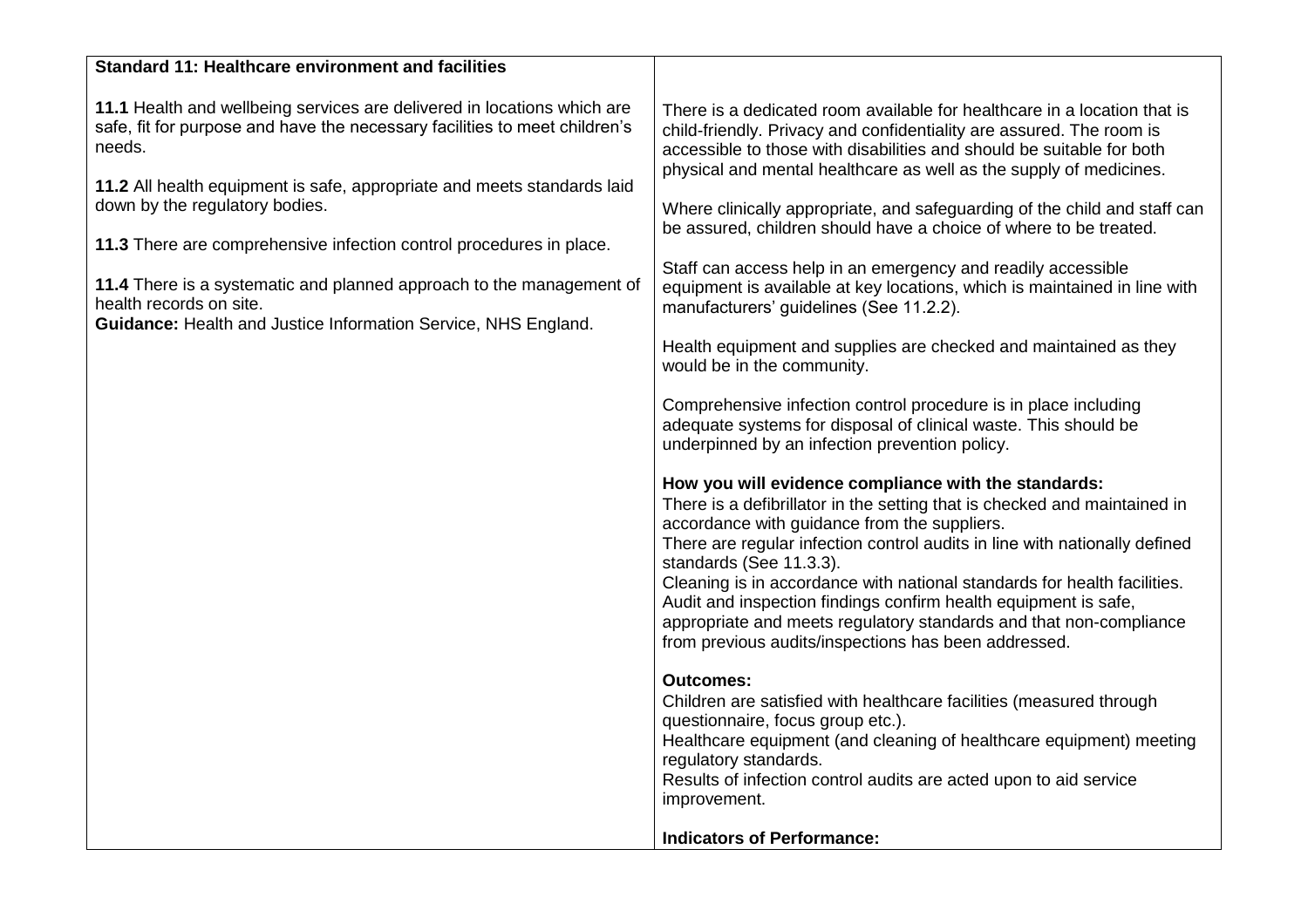| N/A |
|-----|
|     |

- Works with healthcare providers to ensure the healthcare facilities in the setting are fit for purpose, in a suitable location and that fixed fittings are adequately maintained (moveable equipment relating to health treatment and intervention is the responsibility of NHS England). Healthcare facilities provided should be used solely for clinical tasks.
- Works with healthcare providers to ensure that cleaning of healthcare facilities and equipment is to the same standard as health settings in the community.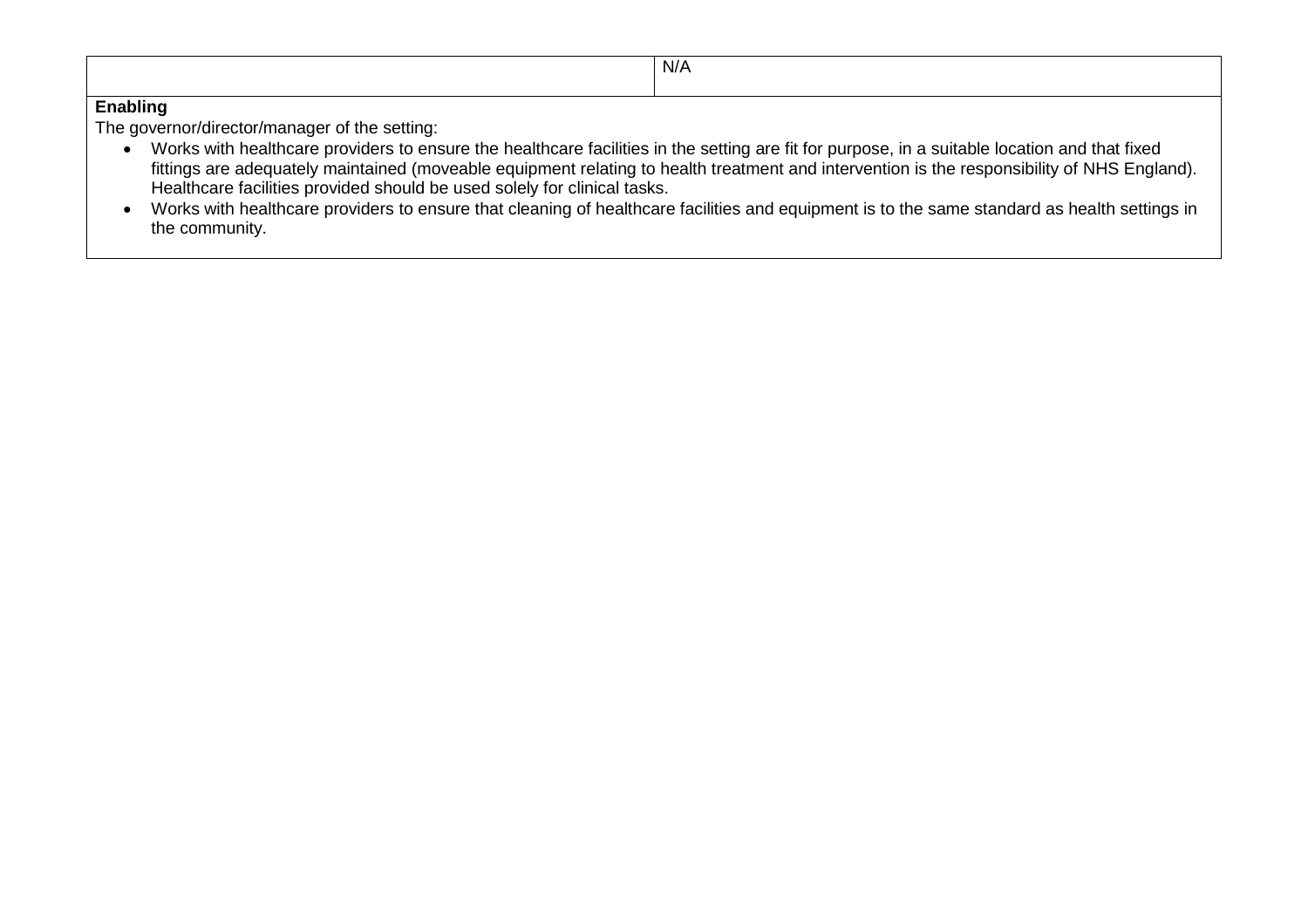| <b>Standard 12: Planning and Monitoring</b>                                                                                                                                                                                                                                           |                                                                                                                                                                                                                                                                                                                                                                                                                                                                                                                                                                                                                                     |
|---------------------------------------------------------------------------------------------------------------------------------------------------------------------------------------------------------------------------------------------------------------------------------------|-------------------------------------------------------------------------------------------------------------------------------------------------------------------------------------------------------------------------------------------------------------------------------------------------------------------------------------------------------------------------------------------------------------------------------------------------------------------------------------------------------------------------------------------------------------------------------------------------------------------------------------|
| 12.1 There is a clear role for health and wellbeing services in the secure                                                                                                                                                                                                            | The health strategy contains short and long-term plans and reflects                                                                                                                                                                                                                                                                                                                                                                                                                                                                                                                                                                 |
| setting that is set out in a comprehensive health strategy for the secure                                                                                                                                                                                                             | national guidance and best practice. It incorporates all the relevant                                                                                                                                                                                                                                                                                                                                                                                                                                                                                                                                                               |
| setting.                                                                                                                                                                                                                                                                              | strategies and policies named in the standards and links to the secure                                                                                                                                                                                                                                                                                                                                                                                                                                                                                                                                                              |
| Guidance: A resource providing guidance on the strategies can be                                                                                                                                                                                                                      | setting's safeguarding and information sharing policies. Implementation                                                                                                                                                                                                                                                                                                                                                                                                                                                                                                                                                             |
| found on the NHS England intranet for commissioners.                                                                                                                                                                                                                                  | of the strategy is reviewed annually.                                                                                                                                                                                                                                                                                                                                                                                                                                                                                                                                                                                               |
| 12.2 Service planners/providers/commissioners, including those                                                                                                                                                                                                                        | Service planners/providers/commissioners and the                                                                                                                                                                                                                                                                                                                                                                                                                                                                                                                                                                                    |
| responsible for mental health, substance misuse, public health and                                                                                                                                                                                                                    | director/governor/manager of the setting are aware of their respective                                                                                                                                                                                                                                                                                                                                                                                                                                                                                                                                                              |
| children's services, and the secure setting work collaboratively to ensure                                                                                                                                                                                                            | responsibilities under legislative and regulatory frameworks. The                                                                                                                                                                                                                                                                                                                                                                                                                                                                                                                                                                   |
| the provision of appropriate and high quality healthcare for children in                                                                                                                                                                                                              | director/governor/manager ensures that the whole setting is involved in                                                                                                                                                                                                                                                                                                                                                                                                                                                                                                                                                             |
| the secure setting.                                                                                                                                                                                                                                                                   | strategic health planning.                                                                                                                                                                                                                                                                                                                                                                                                                                                                                                                                                                                                          |
| 12.3 Service planning/commissioning is responsive to the needs of the                                                                                                                                                                                                                 | Views of children are taken into account and incorporated into planning                                                                                                                                                                                                                                                                                                                                                                                                                                                                                                                                                             |
| children in the secure setting.                                                                                                                                                                                                                                                       | and improving services.                                                                                                                                                                                                                                                                                                                                                                                                                                                                                                                                                                                                             |
| 12.4 Staffing levels are managed to ensure continuity of service by                                                                                                                                                                                                                   | Special health and wellbeing services provided should be outlined and                                                                                                                                                                                                                                                                                                                                                                                                                                                                                                                                                               |
| appropriate healthcare professionals and to meet the needs of the                                                                                                                                                                                                                     | any healthcare needs that cannot be met within the setting should also                                                                                                                                                                                                                                                                                                                                                                                                                                                                                                                                                              |
| children in the secure setting.                                                                                                                                                                                                                                                       | be outlined.                                                                                                                                                                                                                                                                                                                                                                                                                                                                                                                                                                                                                        |
| 12.5 There are clear clinical governance arrangements in place which<br>facilitate continuous service improvement by using and analysing<br>information sources such as inspection reports, peer review, critical<br>incident reports, complaints, best practice and clinical audits. | Skill mix is regularly reviewed in accordance with population needs and<br>there is adequate administrative support. There is adequate time<br>provided for continuing professional development.                                                                                                                                                                                                                                                                                                                                                                                                                                    |
|                                                                                                                                                                                                                                                                                       | There should be clear and accessible mechanisms for children to raise<br>concerns or complaints. The secure setting should have a learning<br>culture that welcomes feedback and makes it easy for children to<br>provide it.                                                                                                                                                                                                                                                                                                                                                                                                       |
|                                                                                                                                                                                                                                                                                       | How you will evidence compliance with the standards:<br>A comprehensive health strategy for the secure setting will be prepared<br>and reviewed annually.<br>A health and wellbeing needs assessment for the secure setting will be<br>completed and reviewed every two years using a structured assessment<br>tool suitable for use with children.<br>A health delivery plan is developed and agreed by heads of settings,<br>providers and commissioners.<br>Gaps between capacity of service and demand on service are monitored<br>and reported to service planners.<br>Clinical outcomes are monitored and outcomes evaluated. |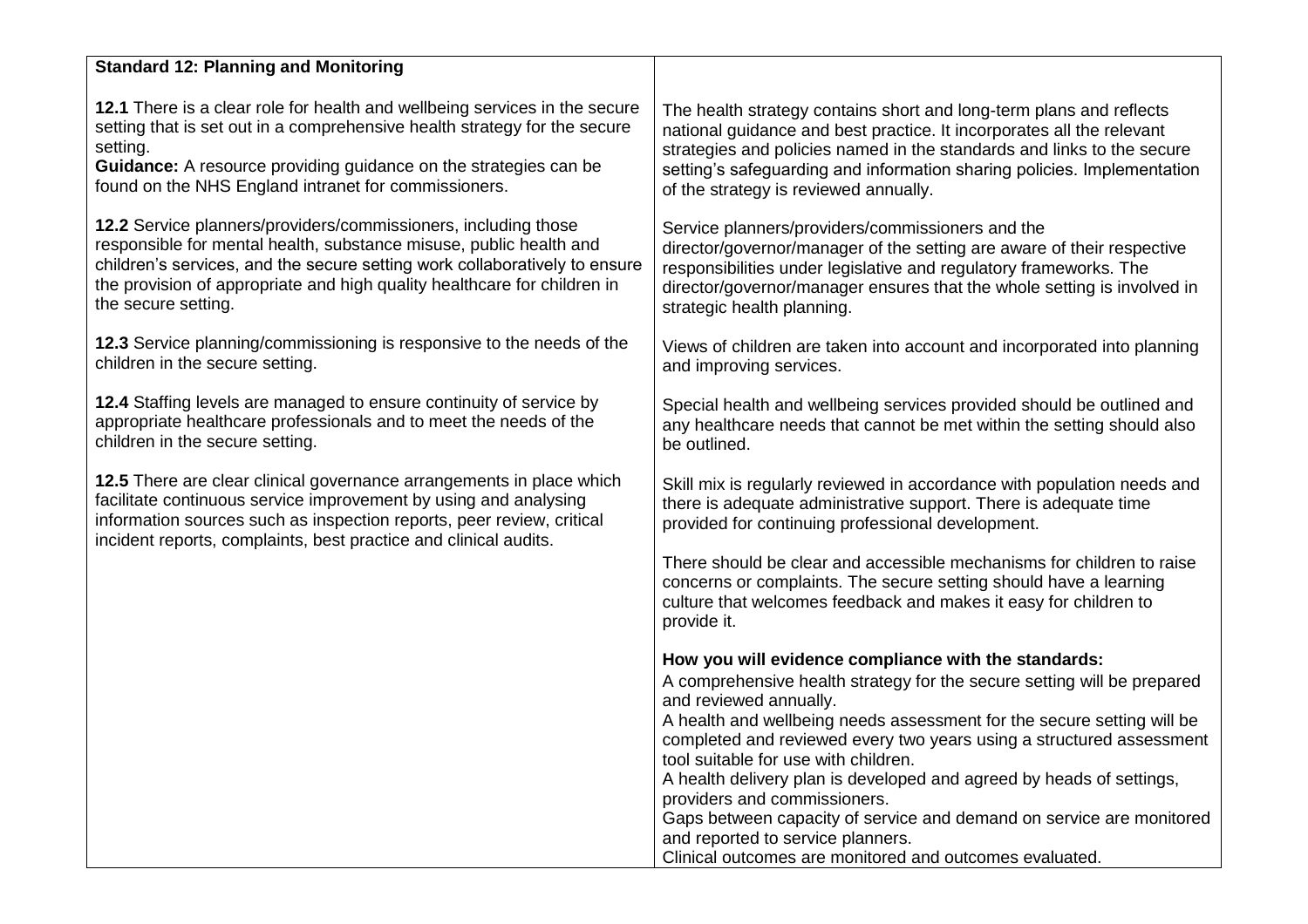| Appropriate audit data is collected and used to evaluate services.                                               |
|------------------------------------------------------------------------------------------------------------------|
| <b>Outcomes:</b><br>The service provided is based on a thorough assessment of need that is<br>regularly updated. |
| <b>Indicators of Performance:</b><br>N/A                                                                         |

Service planners/providers/commissioners and the governor/director/manager of the secure setting are aware of their responsibilities and duty of care for the health and wellbeing of the children under current legislative, regulatory and quality frameworks.

- Is aware of the setting's need to meet CYPSS standards 12.2.1, 12.2.2, 12.2.3 and 12.5.3;
- Ensures that service planners/providers/commissioners and the secure setting have a joint, short and long-term approach to health service delivery, development and resource management;
- Ensures that the secure setting is involved in strategic health planning and decision-making;
- Understands the need for information exchange between staff working in healthcare and those working outside healthcare to support the needs of the child.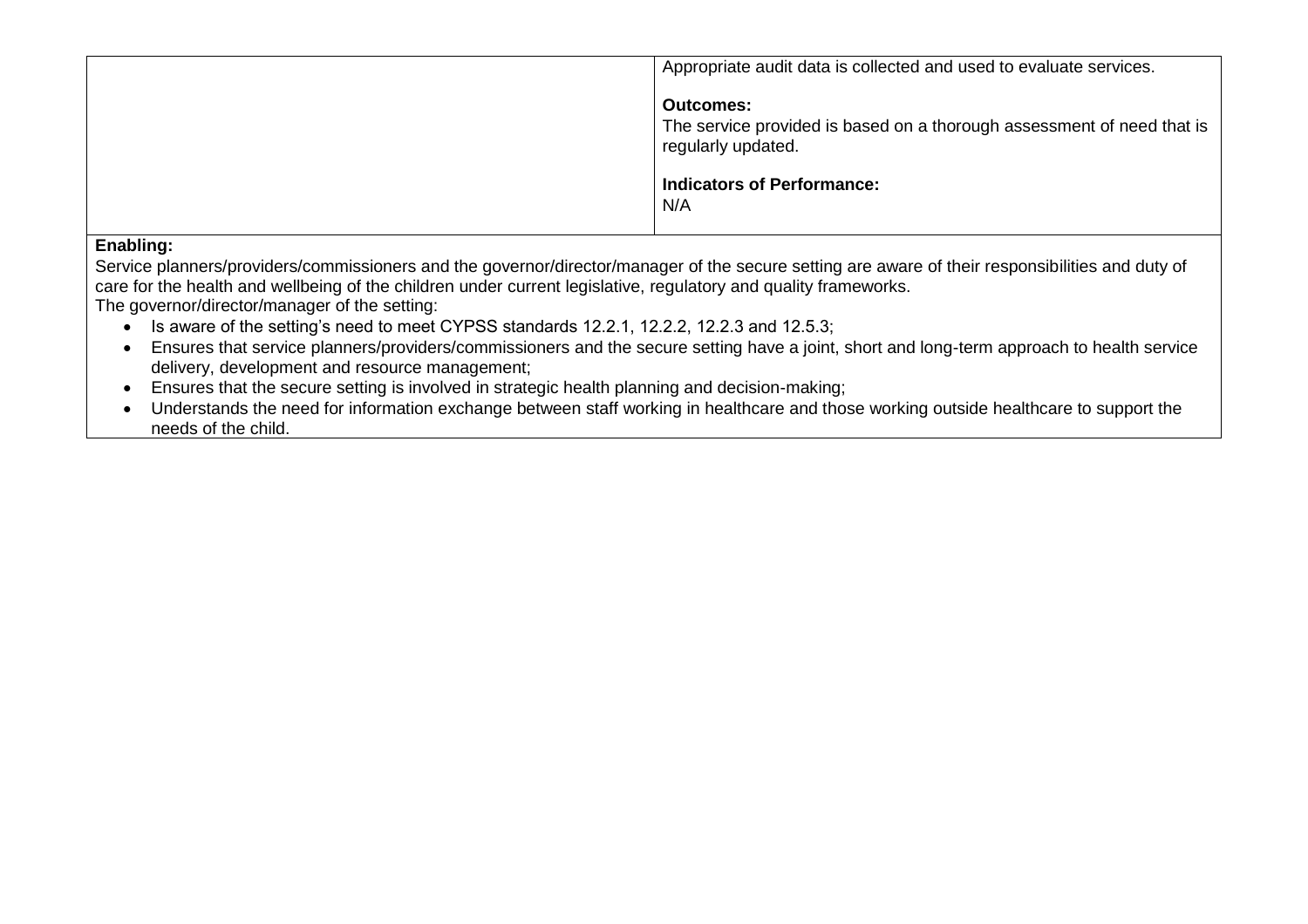| <b>Standard 13: Multiagency Working</b>                                    |                                                                                                                                                                                                                                                                                                                                                                                                                                                                                                                                                                                                                                                                                                                                                                                                          |
|----------------------------------------------------------------------------|----------------------------------------------------------------------------------------------------------------------------------------------------------------------------------------------------------------------------------------------------------------------------------------------------------------------------------------------------------------------------------------------------------------------------------------------------------------------------------------------------------------------------------------------------------------------------------------------------------------------------------------------------------------------------------------------------------------------------------------------------------------------------------------------------------|
| 13.1 The secure setting works closely with, and has access to, a range     | Staff understand the setting's information sharing policy and hold a copy                                                                                                                                                                                                                                                                                                                                                                                                                                                                                                                                                                                                                                                                                                                                |
| of services and agencies appropriate to the health and wellbeing needs     | of it. Children understand the need for information sharing and what will                                                                                                                                                                                                                                                                                                                                                                                                                                                                                                                                                                                                                                                                                                                                |
| of the children in the secure setting.                                     | happen if their confidentiality needs to be breached.                                                                                                                                                                                                                                                                                                                                                                                                                                                                                                                                                                                                                                                                                                                                                    |
| 13.2 Multiagency working is supported by systematic and robust             | Where consent for treatment is not given, the reasons for the refusal are                                                                                                                                                                                                                                                                                                                                                                                                                                                                                                                                                                                                                                                                                                                                |
| management of health records. (See 11.4)                                   | documented.                                                                                                                                                                                                                                                                                                                                                                                                                                                                                                                                                                                                                                                                                                                                                                                              |
| 13.3 Children receive care from a multi-disciplinary team that works in a  | Staff feel competent and safe to raise concerns about safeguarding                                                                                                                                                                                                                                                                                                                                                                                                                                                                                                                                                                                                                                                                                                                                       |
| holistic way according to the individual child's formulation. (See 3.4.1). | without prejudicing their position. A whistleblowing policy is in place and                                                                                                                                                                                                                                                                                                                                                                                                                                                                                                                                                                                                                                                                                                                              |
| 13.4 Assessment, care planning and appropriate interventions for           | underpins this.                                                                                                                                                                                                                                                                                                                                                                                                                                                                                                                                                                                                                                                                                                                                                                                          |
| children with co-occurring conditions (substance misuse, mental health,    | Multi-disciplinary team (MDT) meetings ensure that children's co-                                                                                                                                                                                                                                                                                                                                                                                                                                                                                                                                                                                                                                                                                                                                        |
| neurodisability or physical) should be delivered in collaboration between  | occurring conditions are supported in a holistic way. This requires that                                                                                                                                                                                                                                                                                                                                                                                                                                                                                                                                                                                                                                                                                                                                 |
| healthcare and specialist services to ensure that all of the needs of the  | the Framework for Integrated Care (SECURE STAIRS) is embedded in                                                                                                                                                                                                                                                                                                                                                                                                                                                                                                                                                                                                                                                                                                                                         |
| child are identified and supported.                                        | the settings ways of working. (Ref: The specification Mental Health Care                                                                                                                                                                                                                                                                                                                                                                                                                                                                                                                                                                                                                                                                                                                                 |
| 13.5 Children, parents/carers and allied healthcare professionals          | and Intervention [SECURE STAIRS]).                                                                                                                                                                                                                                                                                                                                                                                                                                                                                                                                                                                                                                                                                                                                                                       |
| understand how to provide feedback (including making complaints)           | Children, family/carers and allied health professionals know how to                                                                                                                                                                                                                                                                                                                                                                                                                                                                                                                                                                                                                                                                                                                                      |
| about healthcare services.                                                 | complain or raise questions and concerns. Responses are timely.                                                                                                                                                                                                                                                                                                                                                                                                                                                                                                                                                                                                                                                                                                                                          |
|                                                                            | How you will evidence compliance with the standards:<br>There are up-to-date, documented service level agreements or contracts<br>with service providers for all services.<br>There is regular documented dialogue through multidisciplinary meetings<br>about a child's care.<br>There is one health record for each child, readily accessible to all<br>professionals and this is electronic.<br>There is a setting-specific information sharing policy which has been<br>negotiated across the disciplines and with the director/governor/manager<br>to facilitate joint care planning and multidisciplinary care plan reviews.<br>There is a clear complaints procedure that is understood by the children<br>in the setting and their family/carers.<br>There is a children's forum in the setting. |
|                                                                            | <b>Outcomes:</b><br>Children and family/carers know how to complain and receive timely<br>responses.<br>Staff feel competent and safe to raise concerns about safeguarding.                                                                                                                                                                                                                                                                                                                                                                                                                                                                                                                                                                                                                              |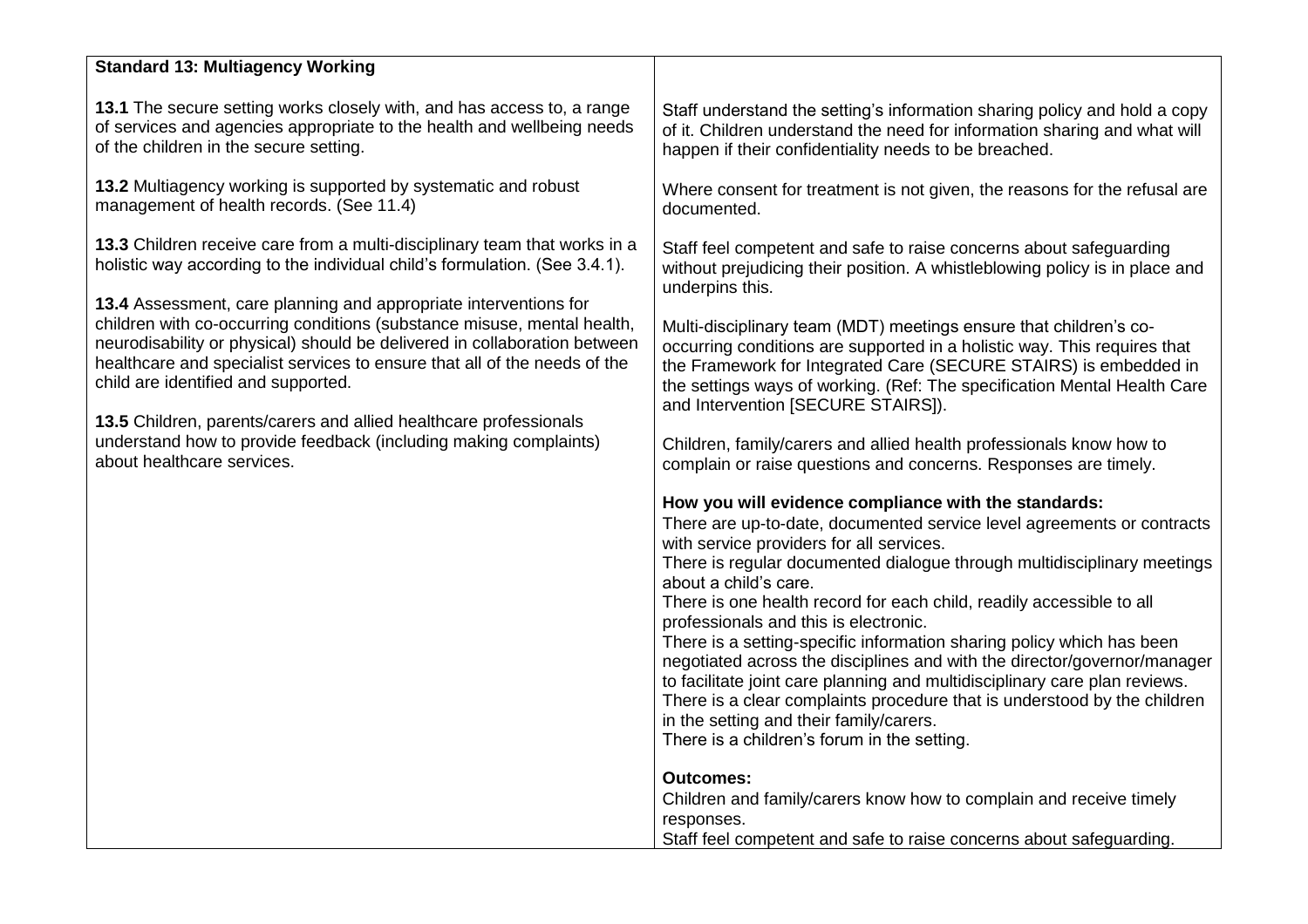|           | Children are protected from harm through effective multiagency working.<br>There is evidence that safeguarding reports and complaints lead to<br>service improvement.<br><b>Indicators of Performance:</b><br>N/A |
|-----------|-------------------------------------------------------------------------------------------------------------------------------------------------------------------------------------------------------------------|
| Enabling. |                                                                                                                                                                                                                   |

The governor/director/manager of the secure setting is:

- Committed to the concept of multi-disciplinary working which incorporates staff from substance misuse, safeguarding, healthcare, care and education teams;
- Aware that, although work may be managed through different systems in the setting, an MDT approach enables staff to work more effectively and share information.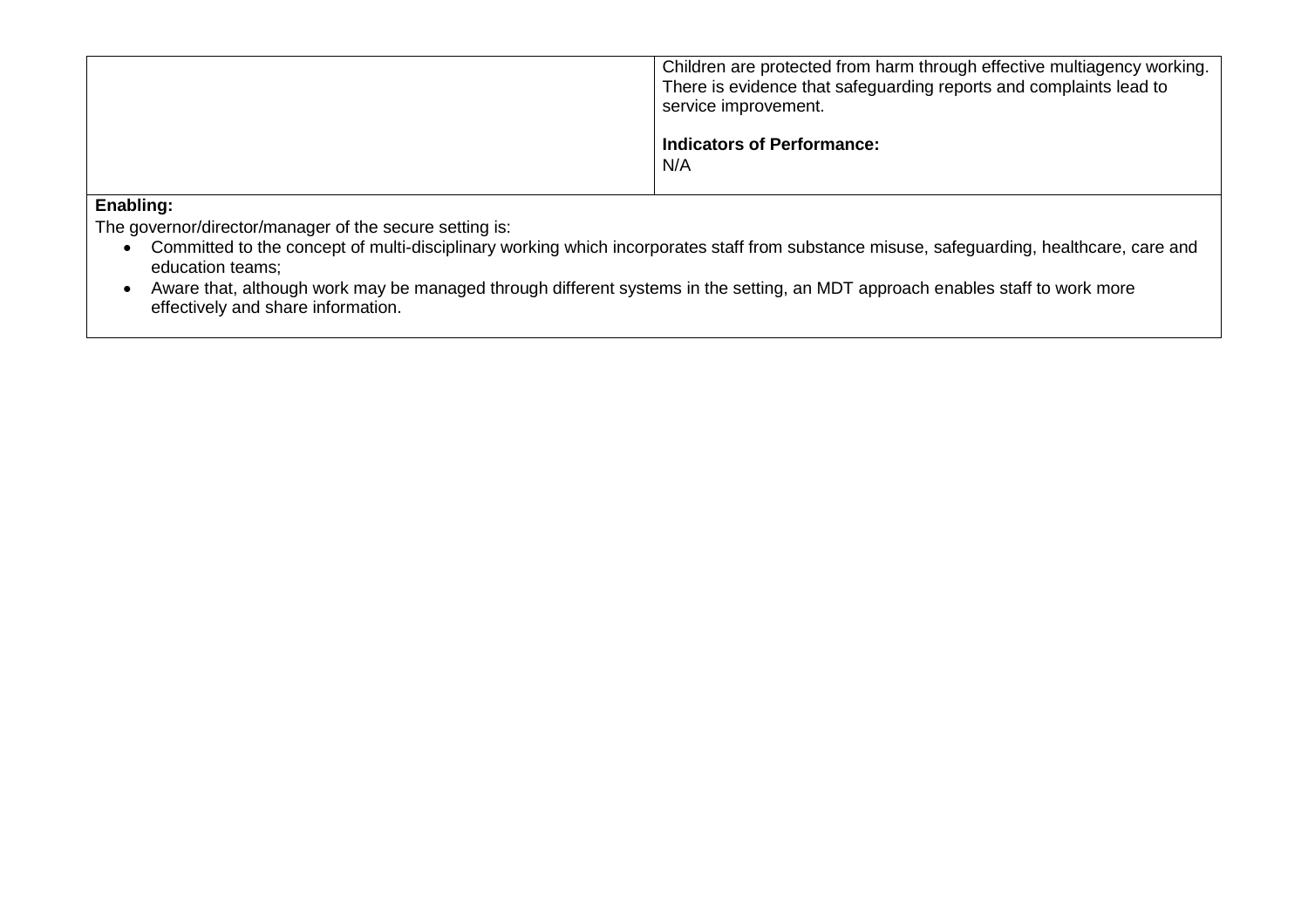| <b>Standard 14: Staffing and Training</b>                                                                                                                                                                                                                                                        |                                                                                                                                                                                                                                                                     |
|--------------------------------------------------------------------------------------------------------------------------------------------------------------------------------------------------------------------------------------------------------------------------------------------------|---------------------------------------------------------------------------------------------------------------------------------------------------------------------------------------------------------------------------------------------------------------------|
| 14.1 Staff working with children receive training in safeguarding and<br>child protection.                                                                                                                                                                                                       | All staff are aware of the key challenges around child and adolescent<br>health and wellbeing and children in secure settings. Behaviours relating<br>to heightened risk can be recognised.                                                                         |
| 14.2 Staff working with children know who to contact in an emergency,                                                                                                                                                                                                                            | Healthcare practitioners are trained to work with children in challenging                                                                                                                                                                                           |
| including for incidents of self-harm, violent behaviour and first aid.                                                                                                                                                                                                                           | circumstances and can operate safely in the secure setting.                                                                                                                                                                                                         |
| 14.3 Staff working directly with children receive training on child and                                                                                                                                                                                                                          | All staff working in the secure setting are supported to help them remain                                                                                                                                                                                           |
| adolescent development, attachment, trauma, bereavement, loss,                                                                                                                                                                                                                                   | emotionally resilient in the face of challenging behaviour or                                                                                                                                                                                                       |
| adverse childhood experiences, violence counselling and other relevant                                                                                                                                                                                                                           | circumstances and to prevent vicarious trauma and burnout. This is                                                                                                                                                                                                  |
| key theories.                                                                                                                                                                                                                                                                                    | underpinned by a supervision strategy.                                                                                                                                                                                                                              |
| 14.4 Staff are trained in and can implement the principles of the                                                                                                                                                                                                                                | Roles and responsibilities are clear and understood by all staff, in line                                                                                                                                                                                           |
| Framework for Integrated Care (SECURE STAIRS).                                                                                                                                                                                                                                                   | with NICE Guidance <sup>5</sup> , in the event that a child needs to be restrained.                                                                                                                                                                                 |
| 14.5 All healthcare practitioners are trained in the principles of the<br>method of restraint where relevant to the setting (for example Minimising<br>and Managing Physical Restraint awareness module (MMRP) or<br>Restrictive Physical Intervention Training (RPI)), to support clinicians to | Settings acknowledge that, in an ever-changing system, it is essential to<br>comply with appropriate legislative changes and updates, and for all staff<br>to maintain up to date knowledge as relevant to their role/profession.                                   |
| understand potential risks and injuries.                                                                                                                                                                                                                                                         | How you will evidence compliance with the standards:                                                                                                                                                                                                                |
| Healthcare staff only provide health advice which may inform any                                                                                                                                                                                                                                 | Healthcare practitioners are compliant with Looked After Children:                                                                                                                                                                                                  |
| decision around restraint, and are not involved in the decision of whether                                                                                                                                                                                                                       | Knowledge, skills and competences of health care staff, Intercollegiate                                                                                                                                                                                             |
| to undertake a restraint or not.                                                                                                                                                                                                                                                                 | Role Framework 2015 at level three and with Safeguarding Children and                                                                                                                                                                                               |
| 14.6 All staff are aware of the Government's Prevent anti-terrorism                                                                                                                                                                                                                              | Young People: Roles and competences for health care staff,                                                                                                                                                                                                          |
| strategy and the duty to comply with it within the NHS and secure                                                                                                                                                                                                                                | Intercollegiate Document 2014 at level three. This is underpinned by a                                                                                                                                                                                              |
| settings for children.                                                                                                                                                                                                                                                                           | comprehensive training strategy.                                                                                                                                                                                                                                    |
| <b>Guidance: Revised Prevent Duty Guidance for England and Wales,</b><br>Home Office (2015).                                                                                                                                                                                                     | There is pre-employment checking and monitoring every three years<br>thereafter.<br>Healthcare practitioners have clear job descriptions, lines of clinical and                                                                                                     |
| 14.7 Healthcare staff contribute to the recruitment, development and<br>sustainability of an emotionally resilient staff able to work effectively and<br>compassionately with highly challenging children.                                                                                       | managerial responsibility are clear and they know where to go for advice<br>and support following a major incident.<br>Continued professional development includes training and guidance on<br>evidence-based practice, consent and information sharing, children's |
| 14.8 There are appropriately qualified and skilled healthcare staff to                                                                                                                                                                                                                           | rights, safeguarding, diversity and equality, communicating with children.                                                                                                                                                                                          |
| meet the needs of the children in the secure setting.                                                                                                                                                                                                                                            | <b>Outcomes:</b>                                                                                                                                                                                                                                                    |
| 14.9 Healthcare practitioners have an annual appraisal and receive                                                                                                                                                                                                                               | Positive workforce indicators.                                                                                                                                                                                                                                      |
| clinical and managerial supervision.                                                                                                                                                                                                                                                             | Behaviour management of children is improved.                                                                                                                                                                                                                       |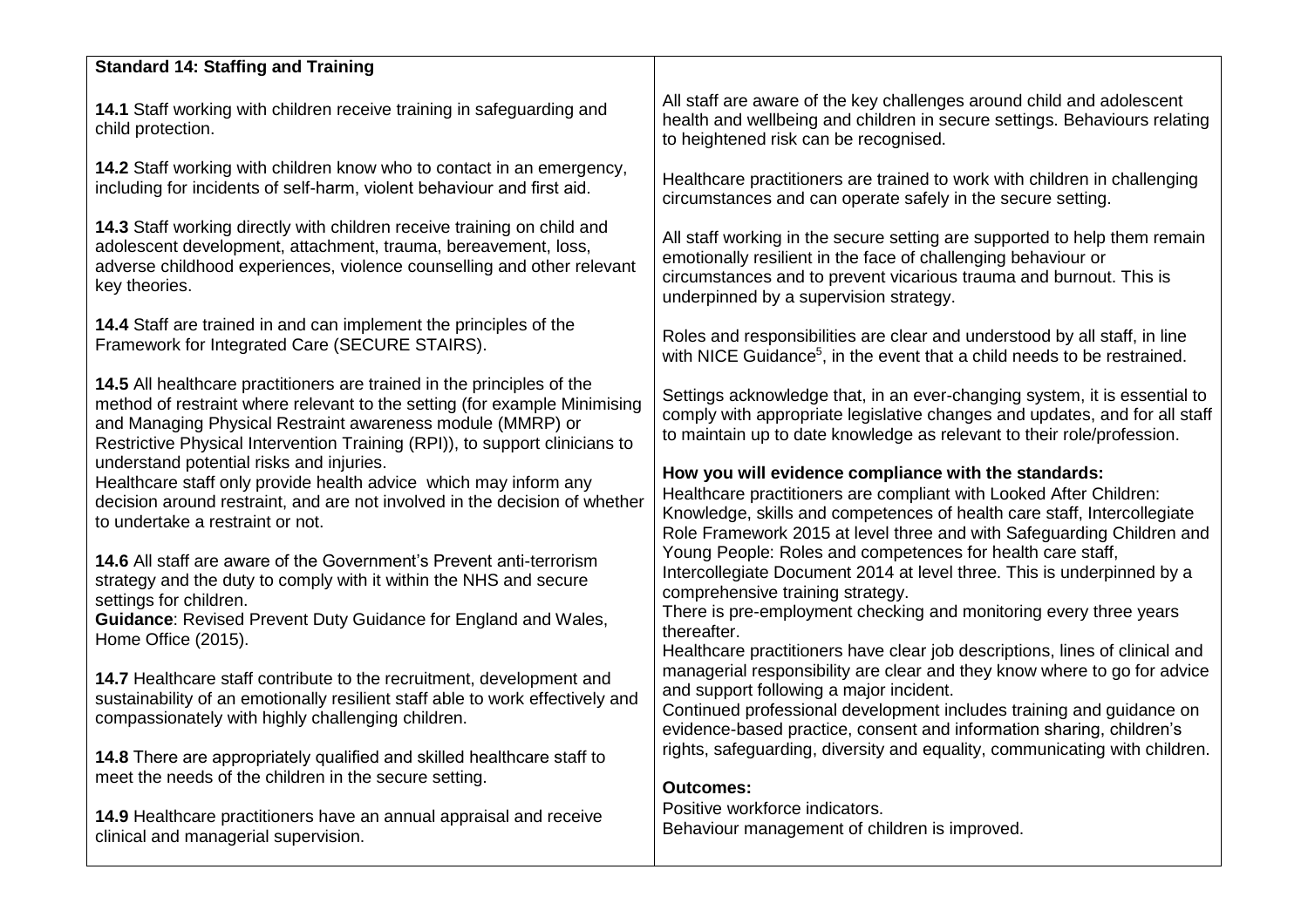| <b>14.10</b> Healthcare practitioners have access to an on-going and regularly<br>updated programme of professional development. | Care staff understand the role and responsibilities of healthcare staff<br>(including CYPMHS and substance misuse) and vice versa. |
|----------------------------------------------------------------------------------------------------------------------------------|------------------------------------------------------------------------------------------------------------------------------------|
|                                                                                                                                  | Indicators of Performance:<br>N/A                                                                                                  |
| Enghling.                                                                                                                        |                                                                                                                                    |

- Is aware of the setting's requirement to meet CYPSS standards 14.1, 14.2 and 14.3 (see above), "*that all staff should be aware of the key problems affecting child and adolescent health and wellbeing and the common problems of children in secure settings (14.3.1),"* and that *"staff should be able to recognise behaviours that indicate a heightened risk and know how to access health advice for children in the setting" (14.3.2);*
- Is aware of the setting's requirement to meet the standard that *"healthcare practitioners are able to operate safely within the secure setting" (14.8.2)* and that *"Healthcare professionals conduct their work with the same ethical and good practice codes as bind their colleagues in health services in the community" (14.8.6);*
- Is aware of the setting's requirement to meet the standard that "*healthcare practitioners know where to go for advice and support following a major incident and have access to a support system such as a support group or counselling service" (14.9.2).*

<sup>1</sup> <sup>5</sup> <https://www.nice.org.uk/guidance/NG10>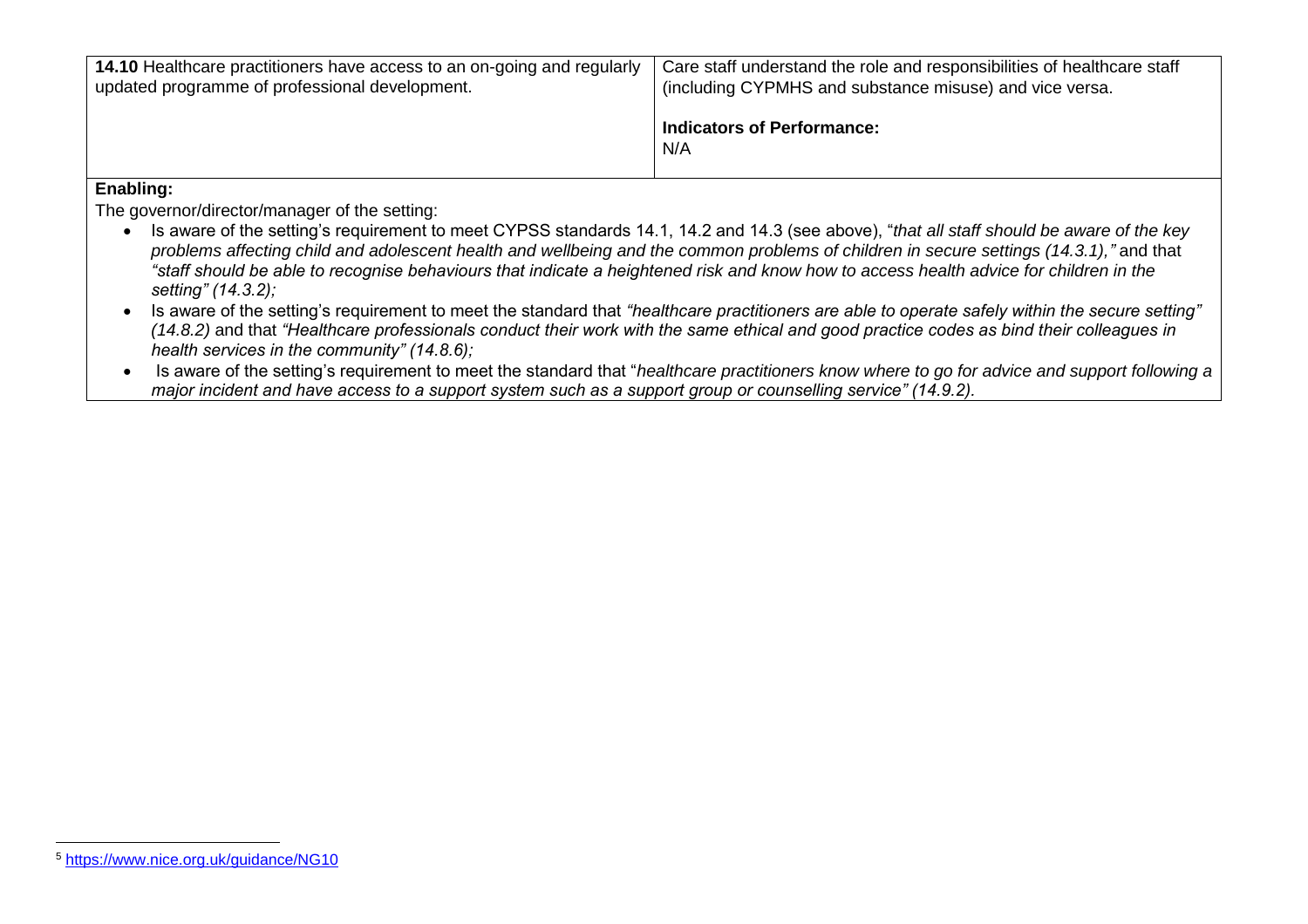| <b>Standard 15: Equality and Diversity</b>                                                                                                                                                                                                                                                          |                                                                                                                                                                                                                                                                                                                                                                    |
|-----------------------------------------------------------------------------------------------------------------------------------------------------------------------------------------------------------------------------------------------------------------------------------------------------|--------------------------------------------------------------------------------------------------------------------------------------------------------------------------------------------------------------------------------------------------------------------------------------------------------------------------------------------------------------------|
| 15.1 Healthcare services for children in secure settings should be<br>delivered within the provisions of the Human Rights Act 1998 and the<br>Equality Act 2010, which protect against discrimination, harassment and<br>victimisation.                                                             | Secure settings provide healthcare services to children that are at least<br>equivalent to the services available to their peers in the community, and<br>that are tailored to the child's healthcare plan and formulation.                                                                                                                                        |
| 15.2 Healthcare services should work in partnership with parents/carers<br>and professionals to ensure that the medical, cultural and dietary needs<br>of all children are met.                                                                                                                     | Care planning identifies specific medical, cultural, or dietary needs and<br>how they will be met both in the setting and during transition, making<br>reasonable adjustments where appropriate.                                                                                                                                                                   |
| 15.3 Healthcare services in children's secure settings should seek to<br>respond to the health needs of Black and Minority Ethnic communities.<br>Guidance: NHS England response to the specific equality duties of the<br>Equality Act, 2010.                                                      | All staff working in the setting have received equality and diversity<br>training appropriate to their role.<br>How you will evidence compliance with the standards:                                                                                                                                                                                               |
| 15.4 Healthcare services seek to improve children's experience of<br>healthcare in secure settings, particularly for children who are lesbian,<br>gay, bisexual and/or identify with a gender other than the one they were<br>assigned at birth.<br><b>Guidance: NHSE Equality Objective Three.</b> | Demonstrable compliance with NHSE Equality Objective Three.<br>No breaches of the Human Rights Act, Equality Act or upheld complaints<br>of discrimination, harassment, or victimisation.<br>Monitoring/audit/peer review shows that specific medical, cultural and<br>dietary needs are identified and met with reasonable adjustments made<br>where appropriate. |
| 15.5 Healthcare services seek to improve the experience of children<br>with a learning disability, autism or both with a particular focus on<br>removing the inequalities they will have already faced in accessing<br>health care services.                                                        | Training records are up-to-date and include appropriate equality and<br>diversity training.<br>Outcomes:<br>Children receive healthcare services that meet their individual needs.                                                                                                                                                                                 |
| 15.6 All healthcare staff in secure settings for children are trained in<br>equality and diversity.                                                                                                                                                                                                 | <b>Indicators of Performance:</b><br>N/A                                                                                                                                                                                                                                                                                                                           |

- Is aware of the setting's duty to adhere to all relevant equality and human rights legislation and of their personal accountability for this;
- Works with healthcare providers in the setting to facilitate healthcare services appropriate to the individual needs of the children, including access to interpreting and translating services to help ensure that children understand healthcare professionals and vice versa.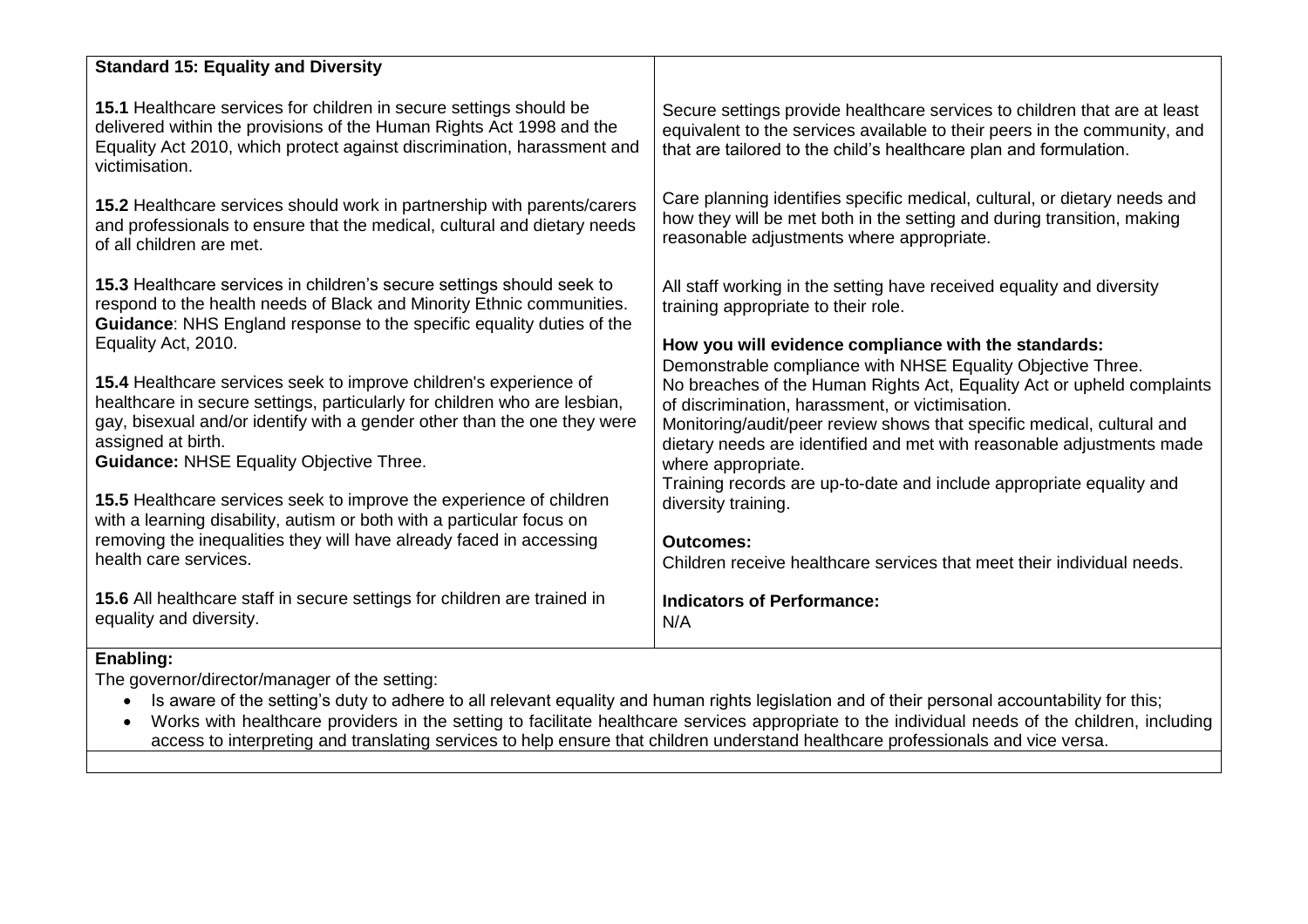| Relevant                          | Alongside the Healthcare Standards for Children and Young People in Secure Settings (2019) (www.rcpch.ac.uk/cypss)                                                                                                                                     |
|-----------------------------------|--------------------------------------------------------------------------------------------------------------------------------------------------------------------------------------------------------------------------------------------------------|
| Inspection                        | providers also need to ensure compliance with the relevant inspection framework for the secure setting i.e. YOIs, STCs and<br>SCH <sub>s.</sub>                                                                                                        |
| Frameworks for<br>secure settings | The relevant inspection framework should be frequently reviewed as part of all multi-disciplinary team meetings to address                                                                                                                             |
|                                   | recommendations and ensure all areas for improvement are being progressed.                                                                                                                                                                             |
|                                   | Each secure setting is inspected on an annual basis.                                                                                                                                                                                                   |
|                                   | HMIP Inspections for Young Offender's Institutions framework:                                                                                                                                                                                          |
|                                   | https://www.justiceinspectorates.gov.uk/hmiprisons/wp-content/uploads/sites/4/2019/03/INSPECTION-FRAMEWORK-                                                                                                                                            |
|                                   | 2019.pdf                                                                                                                                                                                                                                               |
|                                   | Her Majesty's Inspectorate of Prisons is an independent statutory organisation which reports on the treatment and conditions                                                                                                                           |
|                                   | of those detained in young offender institutions.                                                                                                                                                                                                      |
|                                   | HMIP inspects Young Offender Institutions for children under age 18 annually. HMIP works jointly with other inspectorates                                                                                                                              |
|                                   | such as the Office for Standards in Education, Children's Services and Skills (Ofsted), Care Quality Commission (CQC) and                                                                                                                              |
|                                   | the Royal Pharmaceutical Society. This joint work ensures expert knowledge is deployed on inspections and avoids multiple                                                                                                                              |
|                                   | inspection visits.                                                                                                                                                                                                                                     |
|                                   | All inspections carried out by HM Inspectorate of Prisons contribute to the UK's response to its international obligations under                                                                                                                       |
|                                   | the Optional Protocol to the UN Convention against Torture and other Cruel Inhuman or Degrading Punishment (OPCAT).                                                                                                                                    |
|                                   | OPCAT requires that all places of detention are visited regularly by independent bodies - known as the National Preventive<br>Mechanism (NPM) which monitor the treatment of and conditions for detainees. HMIP is one of several bodies making up the |
|                                   | NPM in the UK.                                                                                                                                                                                                                                         |
|                                   |                                                                                                                                                                                                                                                        |
|                                   | All HMIP reports include a summary of an establishment's performance against the model of a healthy prison. The four tests                                                                                                                             |
|                                   | of a healthy prison are:<br>Safety: Children, particularly the most vulnerable, are held safely;                                                                                                                                                       |
|                                   | Respect: Children are treated with respect for their human dignity;                                                                                                                                                                                    |
|                                   | Purposeful activity: Children are able and expected to engage in activity that is likely to benefit them;                                                                                                                                              |
|                                   | Resettlement: Children are prepared for their release into the community and helped to reduce the likelihood of re-                                                                                                                                    |
|                                   | offending.                                                                                                                                                                                                                                             |
|                                   | Under each test HMIP makes an assessment of outcomes for children and therefore of the establishment's overall                                                                                                                                         |
|                                   | performance against the test. In some cases this performance will be affected by matters outside the establishment's direct                                                                                                                            |
|                                   | control which need to be addressed nationally.                                                                                                                                                                                                         |
|                                   | Further detail of the criteria under each of these tests for Young Offender Institutions for children under age 18 can be found                                                                                                                        |
|                                   | online.<br>https://www.justiceinspectorates.gov.uk/hmiprisons/wp-content/uploads/sites/4/2018/11/Childrens-Expectations-FINAL-                                                                                                                         |
|                                   | 261118-2.pdf                                                                                                                                                                                                                                           |
|                                   |                                                                                                                                                                                                                                                        |
|                                   |                                                                                                                                                                                                                                                        |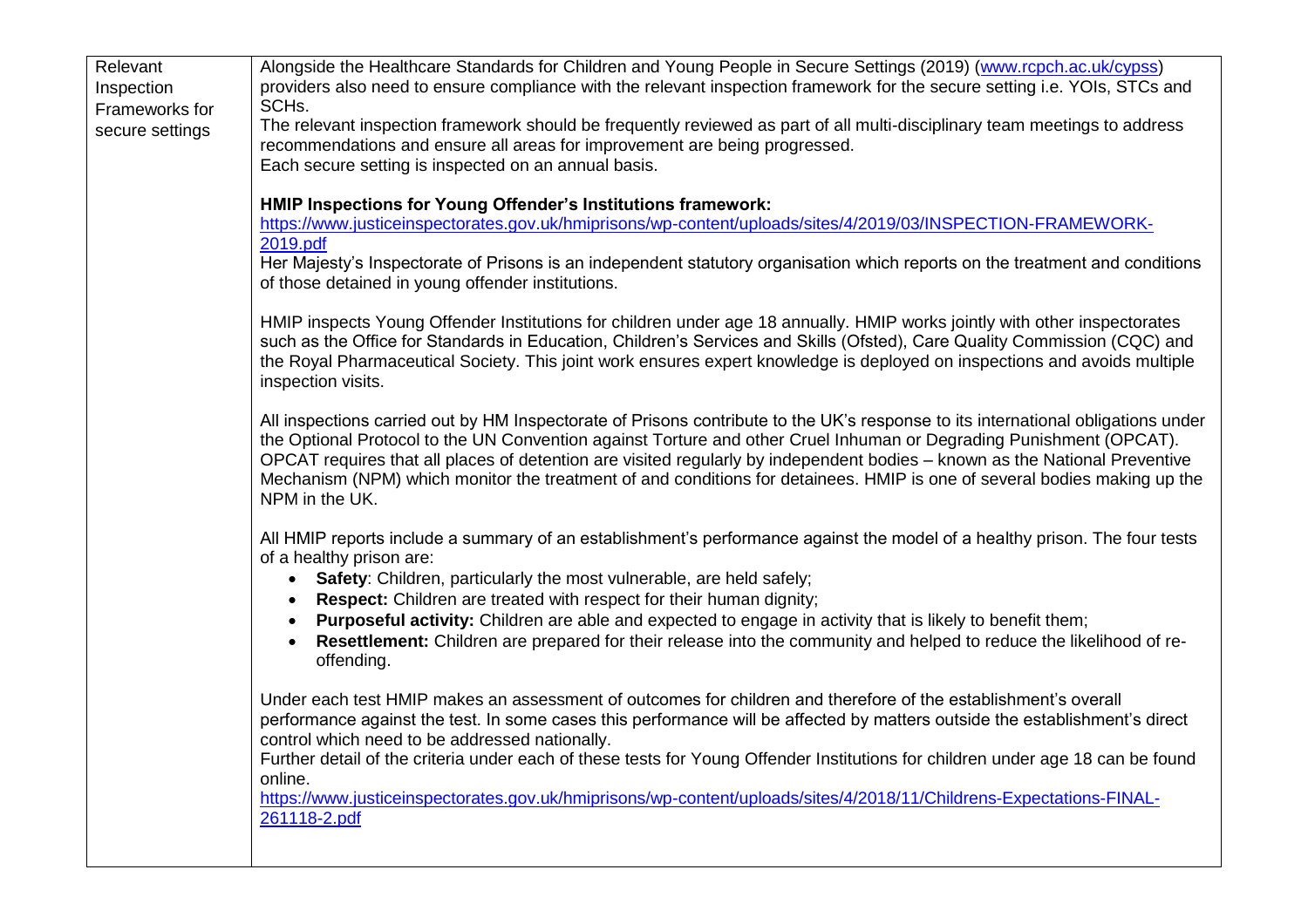| <b>Joint Inspections of Secure Training Centres.</b> |
|------------------------------------------------------|
|------------------------------------------------------|

The inspection framework for Secure Training Centres (STCs) is available at: <http://ofsted.gov.uk/resources/inspections-of-secure-training-centres-framework-for-inspecting> Please note the STC inspection framework is currently under review. A new framework will be published in April 2019.

The inspection of Secure Training Centres is undertaken jointly by Ofsted, HMIP and CQC in consultation with the Youth Custody Service for England and Wales, and the Ministry of Justice. Each Secure Training Centre in subject to an annual inspection in accordance with a service level agreement with the Youth Custody Service and Ministry of Justice, acting on behalf of the Secretary of State for Justice.

The timing of an inspection is influenced by an assessment of:

- Outcomes of previous inspections;
- Advice or information provided to the inspectorates by the Secretary of State, the Ministry of Justice and/or the Youth Custody Service;
- Other relevant information received by Ofsted, HMIP or CQC.

Where there are significant concerns about a Secure Training Centre between the annual inspections, an additional inspection may be carried out if requested by the Ministry of Justice and/or Youth Custody Service.

The inspection framework includes evaluation criteria for the following areas:

- To describe the characteristics of what is considered good in the judgement of overall effectiveness, taking into account:
	- o Safety of children
	- o Promoting positive behaviour
	- o Care of children
	- o Achievement of children
	- o Resettlement of children
	- o Health of children
	- o Effectiveness of leaders and managers.
- The experiences and progress of children in all areas of their lives are central to the inspection.

Inspectors use the descriptors of good as the benchmark against which to grade and judge performance.

Inspectors will make their judgements on a four-point scale:

- 1. Outstanding
- 2. Good
- 3. Requires improvement
- 4. Inadequate.

#### **Ofsted Inspections of Secure Children's Homes**: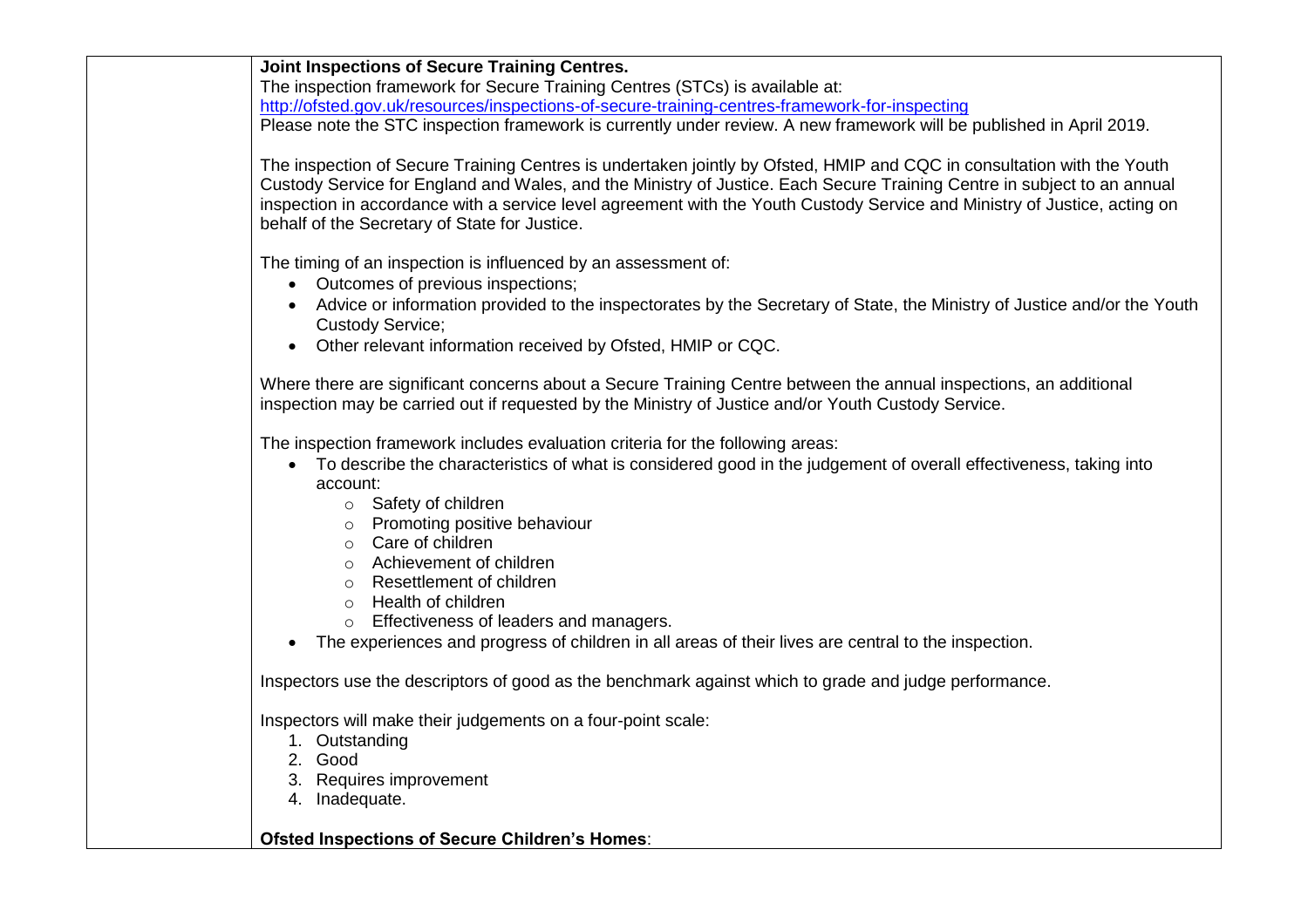|                | Ofsted uses the Social Care Common Inspection Framework (SCCIF) for the inspections of Secure Children's Homes.                                                                                                                                                                                                                                                                                                                                                                                                                                                                                                                                                                                                                                                                                                                                                                                                                                                                                                                                                    |
|----------------|--------------------------------------------------------------------------------------------------------------------------------------------------------------------------------------------------------------------------------------------------------------------------------------------------------------------------------------------------------------------------------------------------------------------------------------------------------------------------------------------------------------------------------------------------------------------------------------------------------------------------------------------------------------------------------------------------------------------------------------------------------------------------------------------------------------------------------------------------------------------------------------------------------------------------------------------------------------------------------------------------------------------------------------------------------------------|
|                | https://www.gov.uk/guidance/social-care-common-inspection-framework-sccif-children-s-homes-including-secure-children-s-                                                                                                                                                                                                                                                                                                                                                                                                                                                                                                                                                                                                                                                                                                                                                                                                                                                                                                                                            |
|                | homes                                                                                                                                                                                                                                                                                                                                                                                                                                                                                                                                                                                                                                                                                                                                                                                                                                                                                                                                                                                                                                                              |
|                | For full inspections of secure children's homes, Ofsted will be assisted by an inspector from CQC in Ofsted's evaluation of<br>health services provided for children. For interim inspections of secure children's homes, Ofsted may request the assistance<br>of a CQC inspector if there are health related matters where the inspection would benefit from CQC's input. CQC is<br>responsible for regulating registered healthcare providers.<br>Inspections under SCCIF make judgements on overall experiences and progress of children, taking into account:<br>o How well children are helped and protected;<br>o The effectiveness of leaders and managers;<br>o Outcomes in education and related learning activities.<br>Inspectors will use the descriptions of what "good" looks like as the benchmarks against which to grade and judge<br>performance.<br>The areas of required evidence and what "good" looks like is set out in chapter 5 of the SCCIF<br>Inspectors will make their judgements on a four-point scale:<br>1. Outstanding<br>2. Good |
|                | 3. Requires improvement                                                                                                                                                                                                                                                                                                                                                                                                                                                                                                                                                                                                                                                                                                                                                                                                                                                                                                                                                                                                                                            |
|                | 4. Inadequate.                                                                                                                                                                                                                                                                                                                                                                                                                                                                                                                                                                                                                                                                                                                                                                                                                                                                                                                                                                                                                                                     |
|                | <b>Inspections of Secure Schools</b>                                                                                                                                                                                                                                                                                                                                                                                                                                                                                                                                                                                                                                                                                                                                                                                                                                                                                                                                                                                                                               |
|                | At the time of creating these specifications the inspection framework for Secure Schools was not yet confirmed.                                                                                                                                                                                                                                                                                                                                                                                                                                                                                                                                                                                                                                                                                                                                                                                                                                                                                                                                                    |
| References and | The Children and Young People Secure Estate National Partnership Agreement (2018)                                                                                                                                                                                                                                                                                                                                                                                                                                                                                                                                                                                                                                                                                                                                                                                                                                                                                                                                                                                  |
| background for | https://www.england.nhs.uk/publication/the-children-and-young-people-secure-estate-national-partnership-agreement/                                                                                                                                                                                                                                                                                                                                                                                                                                                                                                                                                                                                                                                                                                                                                                                                                                                                                                                                                 |
| commissioners  |                                                                                                                                                                                                                                                                                                                                                                                                                                                                                                                                                                                                                                                                                                                                                                                                                                                                                                                                                                                                                                                                    |
|                | <b>Healthy Children, Safer Communities (2009)</b>                                                                                                                                                                                                                                                                                                                                                                                                                                                                                                                                                                                                                                                                                                                                                                                                                                                                                                                                                                                                                  |
|                | http://webarchive.nationalarchives.gov.uk/20130107105354/http://www.dh.gov.uk/prod_consum_dh/groups/dh_digitalassets/d                                                                                                                                                                                                                                                                                                                                                                                                                                                                                                                                                                                                                                                                                                                                                                                                                                                                                                                                             |
|                | ocuments/digitalasset/dh 109772.pdf                                                                                                                                                                                                                                                                                                                                                                                                                                                                                                                                                                                                                                                                                                                                                                                                                                                                                                                                                                                                                                |
|                | Securing Excellence in Commissioning for Offender Health (2013)                                                                                                                                                                                                                                                                                                                                                                                                                                                                                                                                                                                                                                                                                                                                                                                                                                                                                                                                                                                                    |
|                | http://www.england.nhs.uk/wp-content/uploads/2013/03/offender-commissioning.pdf                                                                                                                                                                                                                                                                                                                                                                                                                                                                                                                                                                                                                                                                                                                                                                                                                                                                                                                                                                                    |
|                |                                                                                                                                                                                                                                                                                                                                                                                                                                                                                                                                                                                                                                                                                                                                                                                                                                                                                                                                                                                                                                                                    |
|                | The Legal Aid Sentencing and Punishment of Offenders Act 2012 (LASPOA) simplified the previous remand framework.                                                                                                                                                                                                                                                                                                                                                                                                                                                                                                                                                                                                                                                                                                                                                                                                                                                                                                                                                   |
|                | All children aged 12-17 are subject to the same remand provisions and all remanded children treated as looked after by the                                                                                                                                                                                                                                                                                                                                                                                                                                                                                                                                                                                                                                                                                                                                                                                                                                                                                                                                         |
|                | local authority designated by the court when remanded securely. More details can be found here:                                                                                                                                                                                                                                                                                                                                                                                                                                                                                                                                                                                                                                                                                                                                                                                                                                                                                                                                                                    |
|                | http://www.justice.gov.uk/youth-justice/courts-and-orders/legal-aid-sentencing-and-punishment-of-offenders-act-2012                                                                                                                                                                                                                                                                                                                                                                                                                                                                                                                                                                                                                                                                                                                                                                                                                                                                                                                                                |
|                | The Young Offender Institution Rules 2000                                                                                                                                                                                                                                                                                                                                                                                                                                                                                                                                                                                                                                                                                                                                                                                                                                                                                                                                                                                                                          |
|                | http://www.legislation.gov.uk/uksi/2000/3371/contents/made                                                                                                                                                                                                                                                                                                                                                                                                                                                                                                                                                                                                                                                                                                                                                                                                                                                                                                                                                                                                         |